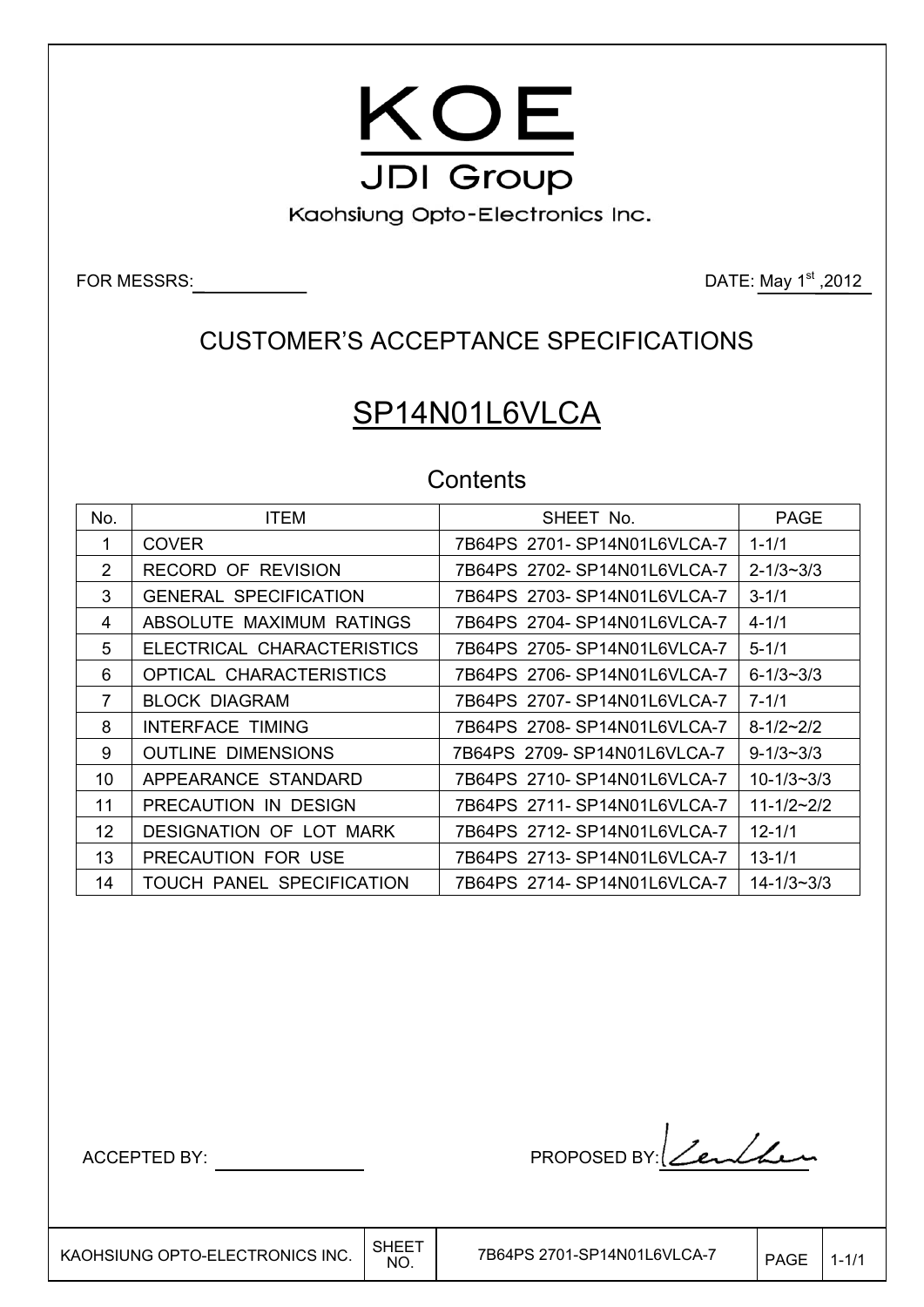## RECORD OF REVISION

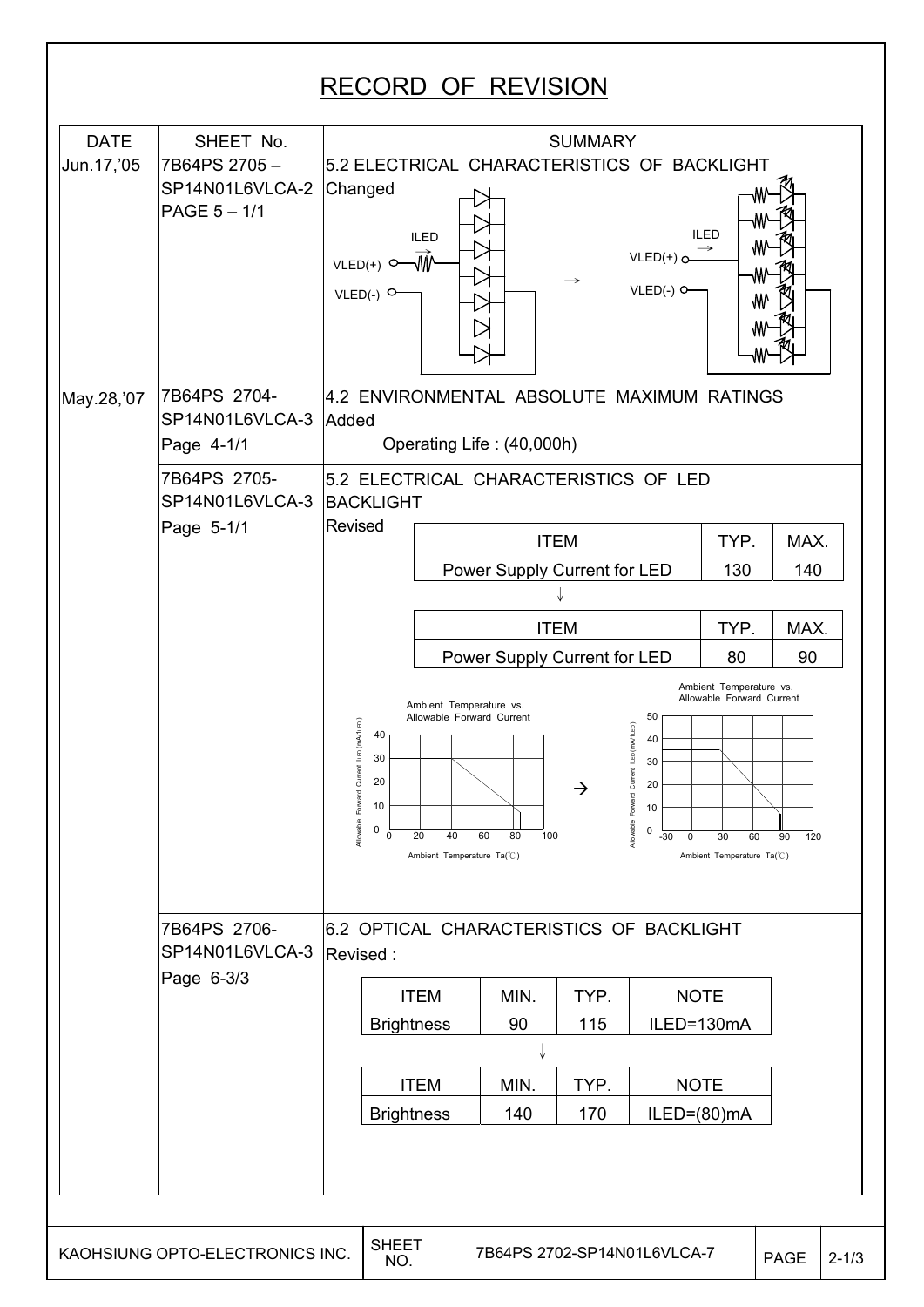| <b>DATE</b> | SHEET No.                                              |          |                                                                                                  |  | <b>SUMMARY</b>                                                             |                      |      |           |
|-------------|--------------------------------------------------------|----------|--------------------------------------------------------------------------------------------------|--|----------------------------------------------------------------------------|----------------------|------|-----------|
| May.28,'07  | 7B64PS 2709-<br>SP14N01L6VLCA-3 Changed:<br>Page 9-3/3 |          | 9.3 Internal Pin Connection<br>CFL $1/F$ : Mitsumi M63M83 - 04 $\rightarrow$ JAE IL-G-4S-S3C2-SA |  |                                                                            |                      |      |           |
|             | 7B64PS 2712-<br>SP14N01L6VLCA-3 Added                  |          | 12. DESIGNATION OF LOT MARK                                                                      |  |                                                                            |                      |      |           |
|             | Page 12-1/1                                            |          | REV No.                                                                                          |  | <b>ITEM</b>                                                                | LOT No.              |      |           |
|             |                                                        |          |                                                                                                  |  | CFL I/F Connector:<br>Mitsumi M63M83 - 04                                  |                      |      |           |
|             |                                                        |          | A                                                                                                |  | 1.CFL I/F Connector:<br>JAE IL-G-4S-S3C2-SA<br>2. Operating Life (40,000h) | 7102T                |      |           |
|             | May.13,'08 7B64PS 2714-                                |          | 14.1.2 OPERATING CONDITIONS                                                                      |  |                                                                            |                      |      |           |
|             | SP14N01L6VLCA-4<br>Page 14-1/3                         | Changed: | <b>ITEM</b><br><b>Actuation Force</b>                                                            |  | <b>SPECIFICATIONS</b><br>$(10 - 50g)$                                      |                      |      |           |
|             |                                                        |          |                                                                                                  |  |                                                                            |                      |      |           |
|             |                                                        |          | <b>ITEM</b>                                                                                      |  | <b>SPECIFICATIONS</b>                                                      |                      |      |           |
|             |                                                        |          | <b>Actuation Force</b>                                                                           |  | 1.2N max.<br>14.2.1 INPUT METHOD & ACTUATION FORCE                         |                      |      |           |
|             |                                                        | Changed: |                                                                                                  |  |                                                                            |                      |      |           |
|             |                                                        |          | <b>ITEM</b>                                                                                      |  | <b>SPECIFICATION</b>                                                       | <b>NOTE</b>          |      |           |
|             |                                                        |          | <b>PEN</b>                                                                                       |  | $(10 - 50g)$                                                               | R0.8, Polyacetal pen |      |           |
|             |                                                        |          | <b>ITEM</b>                                                                                      |  | <b>SPECIFICATION</b>                                                       | <b>NOTE</b>          |      |           |
|             |                                                        |          | <b>PEN</b>                                                                                       |  | 1.2N max.                                                                  | R0.8, Polyacetal pen |      |           |
| Sep.11,'09  | 7B64PS 2712-<br>SP14N01L6VLCA-5                        | Added    | 12. DESIGNATION OF LOT MARK                                                                      |  |                                                                            |                      |      |           |
|             | Page 12-1/1                                            |          | REV No.                                                                                          |  | <b>ITEM</b>                                                                | LOT No.              |      |           |
|             |                                                        |          | B                                                                                                |  | M count IC change                                                          |                      |      |           |
|             |                                                        |          |                                                                                                  |  |                                                                            |                      |      |           |
|             | KAOHSIUNG OPTO-ELECTRONICS INC.                        |          | <b>SHEET</b><br>NO.                                                                              |  | 7B64PS 2702-SP14N01L6VLCA-7                                                |                      | PAGE | $2 - 2/3$ |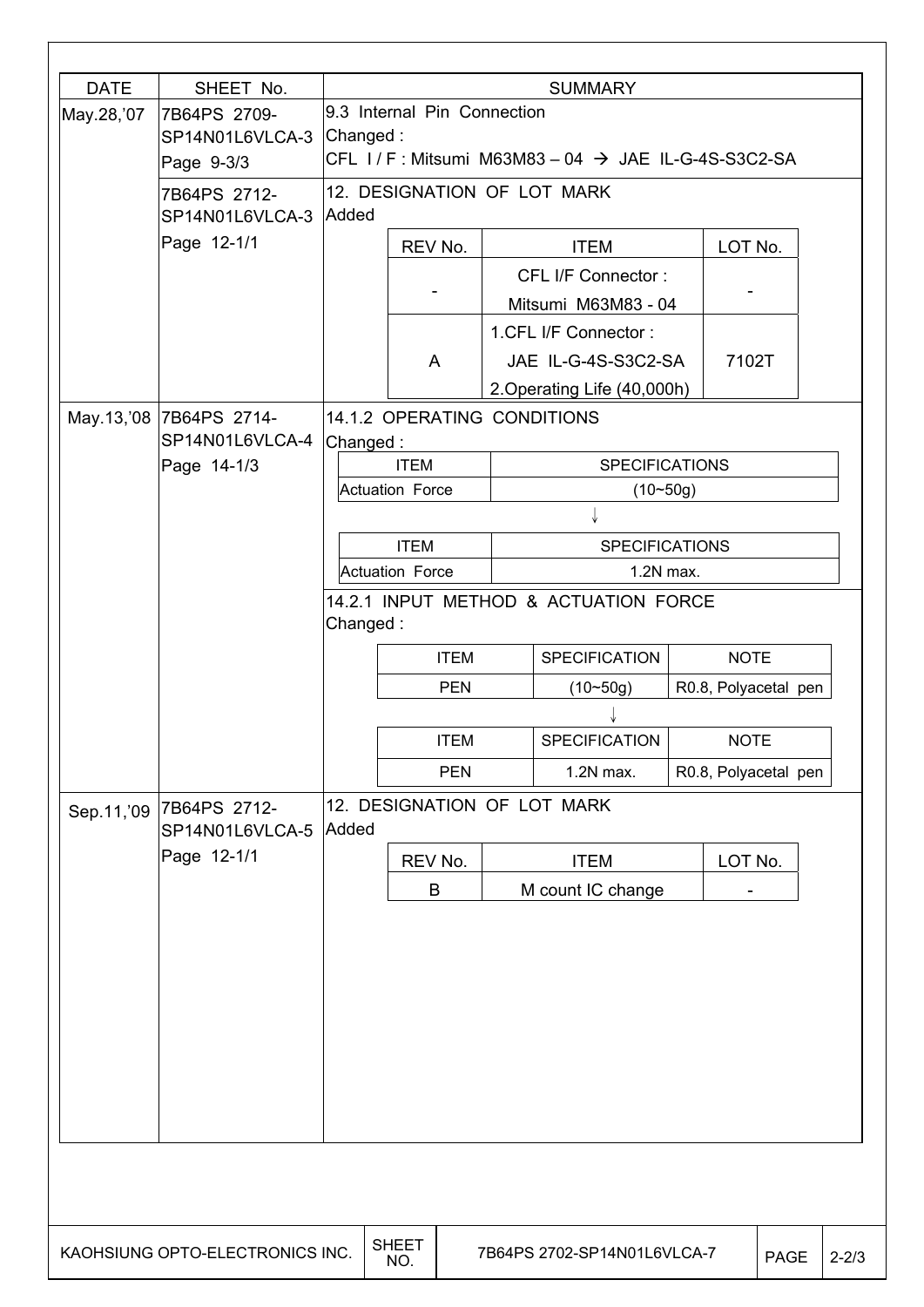| <b>DATE</b> | SHEET No.                       |          |                       | <b>SUMMARY</b>                          |                |             |           |
|-------------|---------------------------------|----------|-----------------------|-----------------------------------------|----------------|-------------|-----------|
| Mar.25,'10  | 7B64PS 2703-                    |          |                       | 3. GENERAL SPECIFICATIONS               |                |             |           |
|             | SP14N01L6VLCA-6                 | Changed: |                       |                                         |                |             |           |
|             | Page 3-1/1                      |          |                       | (12) LCD Controller T6963C / TOSHIBA    |                |             |           |
|             |                                 |          |                       |                                         |                |             |           |
|             |                                 |          |                       | T6963C equivalent                       |                |             |           |
|             | 7B64PS 2712-<br>SP14N01L6VLCA-6 | Added    |                       | 12. DESIGNATION OF LOT MARK             |                |             |           |
|             | Page 12-1/1                     |          | REV No.               | <b>ITEM</b>                             | <b>NOTE</b>    |             |           |
|             |                                 |          | C                     | Controller IC Change                    | <b>PCN0768</b> |             |           |
| May 01,'12  | All pages                       |          | Company name changed: |                                         |                |             |           |
|             |                                 |          |                       | KAOHSIUNG HITACHI ELECTRONICS CO., LTD. |                |             |           |
|             |                                 |          |                       |                                         |                |             |           |
|             |                                 |          |                       | KAOHSIUNG OPTO-ELECTRONICS INC.         |                |             |           |
|             | 7B64PS-2714-                    | Added:   |                       |                                         |                |             |           |
|             | SP14N01L6VLCA-7                 |          |                       | 14.6 SAFETY AND ATTENTIONS              |                |             |           |
|             | Page 14-3/3                     |          |                       |                                         |                |             |           |
|             |                                 |          |                       |                                         |                |             |           |
|             |                                 |          |                       |                                         |                |             |           |
|             |                                 |          |                       |                                         |                |             |           |
|             |                                 |          |                       |                                         |                |             |           |
|             |                                 |          |                       |                                         |                |             |           |
|             |                                 |          |                       |                                         |                |             |           |
|             |                                 |          |                       |                                         |                |             |           |
|             |                                 |          |                       |                                         |                |             |           |
|             |                                 |          |                       |                                         |                |             |           |
|             |                                 |          |                       |                                         |                |             |           |
|             |                                 |          |                       |                                         |                |             |           |
|             |                                 |          |                       |                                         |                |             |           |
|             |                                 |          |                       |                                         |                |             |           |
|             |                                 |          |                       |                                         |                |             |           |
|             |                                 |          |                       |                                         |                |             |           |
|             |                                 |          |                       |                                         |                |             |           |
|             |                                 |          |                       |                                         |                |             |           |
|             |                                 |          |                       |                                         |                |             |           |
|             |                                 |          |                       |                                         |                |             |           |
|             |                                 |          |                       |                                         |                |             |           |
|             |                                 |          |                       |                                         |                |             |           |
|             |                                 |          |                       |                                         |                |             |           |
|             |                                 |          |                       |                                         |                |             |           |
|             |                                 |          |                       |                                         |                |             |           |
|             | KAOHSIUNG OPTO-ELECTRONICS INC. |          | <b>SHEET</b><br>NO.   | 7B64PS 2702-SP14N01L6VLCA-7             |                | <b>PAGE</b> | $2 - 3/3$ |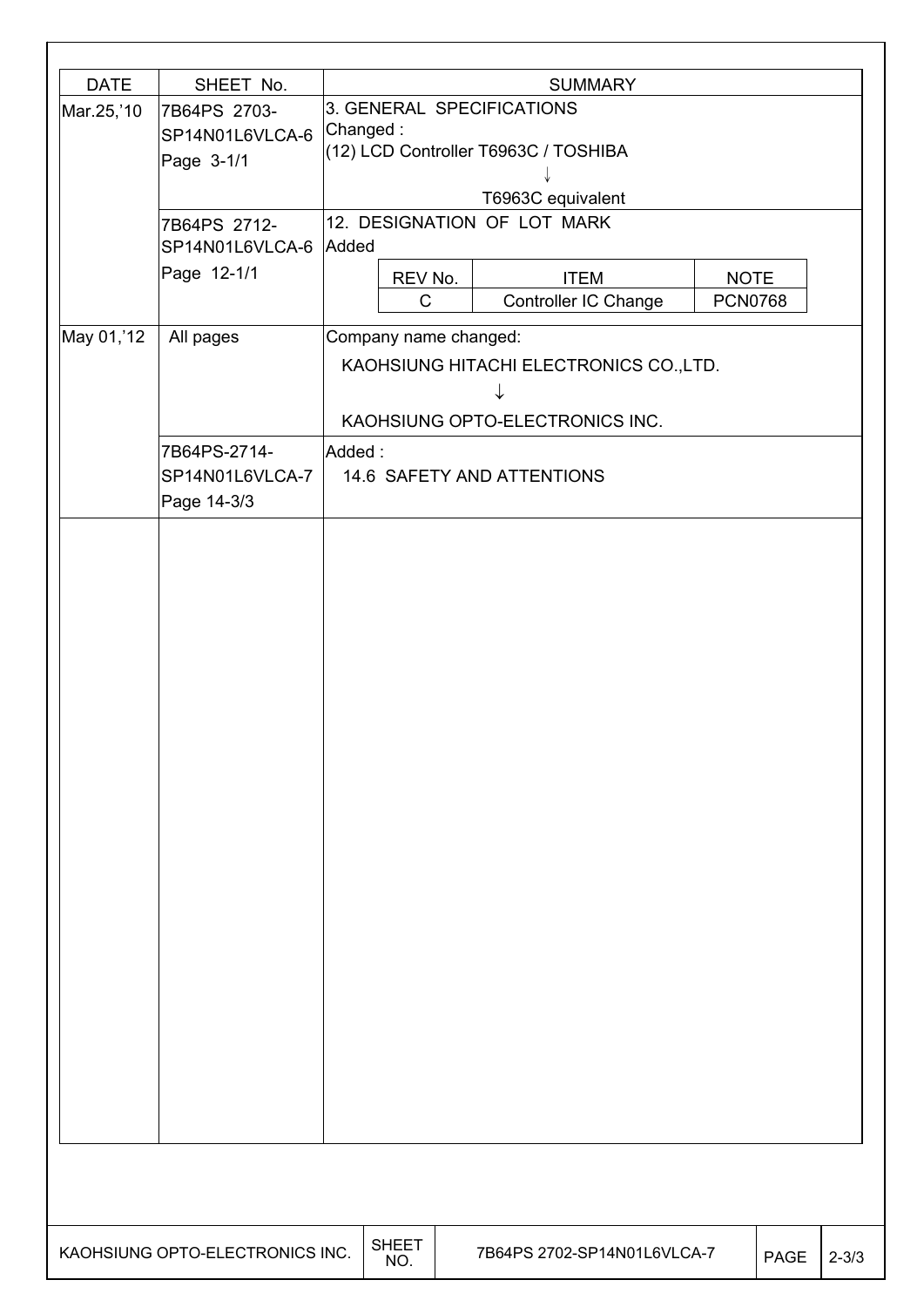## 3. GENERAL SPECIFICATIONS

| (1)  | Part Name               | SP14N01L6VLCA                             |
|------|-------------------------|-------------------------------------------|
| (2)  | <b>Outer Dimensions</b> | 159.4(W)mm x 101.0(H)mm x 12.8(D)mm (max) |
| (3)  | Viewing Area            | 123 mm min. x 68 mm min.                  |
| (4)  | Dot Size                | $0.48(W)$ min. x $0.48(H)$ min.           |
| (5)  | Dot Pitch               | $0.50(W)$ mm x $0.50(H)$ mm               |
| (6)  | Dot Number (Resolution) | 240 (W) x 128 (H)                         |
| (7)  | Duty Ratio              | 1/128                                     |
|      | (8) LCD Type            | Transmissive type F-STN                   |
|      |                         | With anti-glare type upper polarizer      |
| (9)  | Viewing Direction       | 6 O'clock                                 |
|      | (10) Back Light Type    | LED (Color: White).                       |
| (11) | <b>Touch Panel</b>      | Analog resistive                          |
|      |                         | Transparency: 76% min.                    |
|      |                         | Surface Type: Anti glare                  |
|      | (12) LCD Controller     | T6963C equivalent                         |
| (13) | <b>DC/DC Circuit</b>    | <b>BUILT-IN</b>                           |
|      |                         |                                           |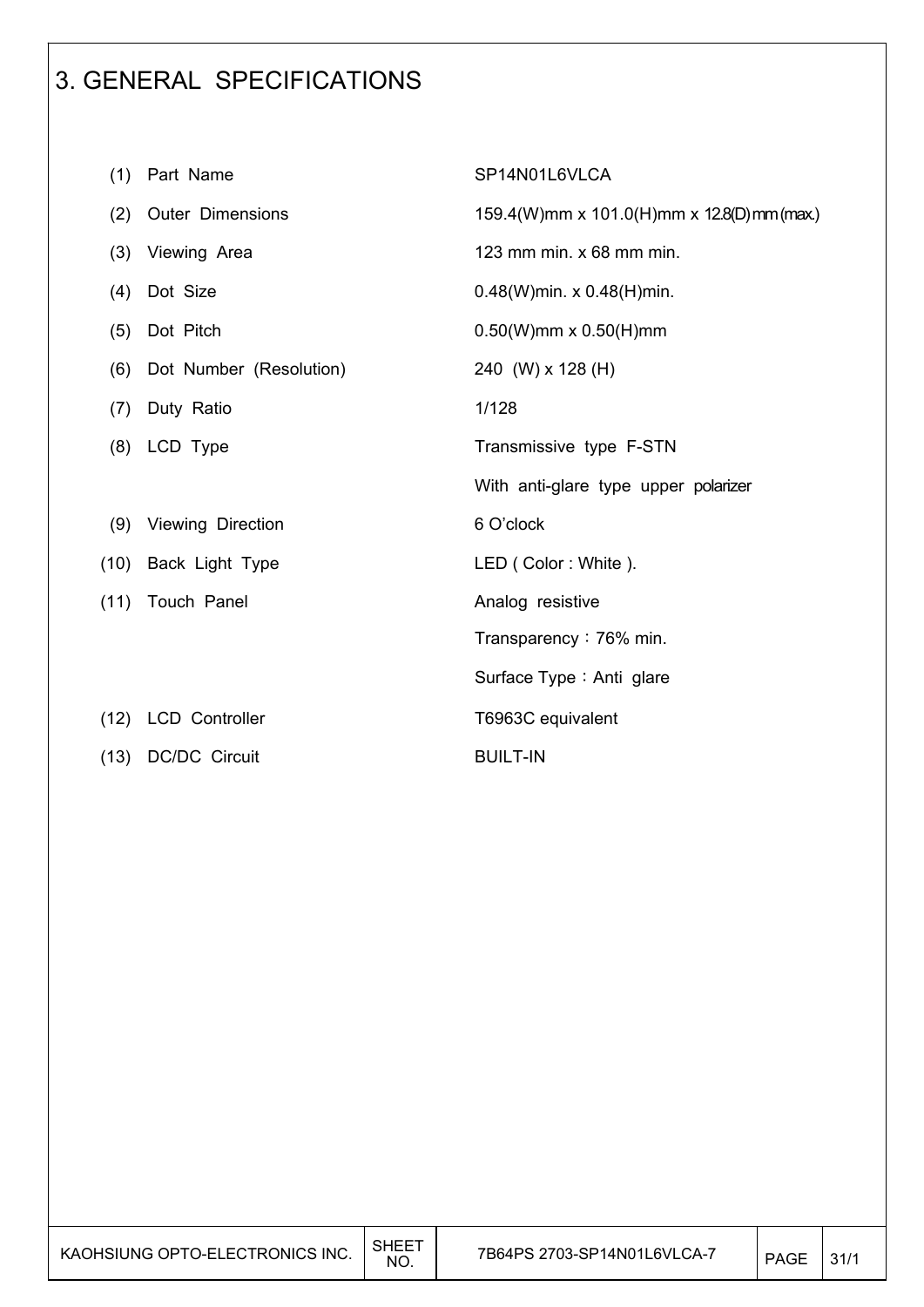# 4. ABSOLUTE MAXIMUM RATINGS

| 4.1 ELECTRICAL ABSOLUTE MAXIMUM RATINGS |                   |        |           |             | VSS=0V:STANDARD |
|-----------------------------------------|-------------------|--------|-----------|-------------|-----------------|
| ITEM                                    | <b>SYMBOL</b>     | MIN.   | MAX.      | <b>UNIT</b> | <b>COMMENT</b>  |
| Power Supply For Logic                  | <b>VDD-VSS</b>    |        | 7.0       |             |                 |
| Input Signal Voltage                    | Vi                | $-0.3$ | $VDD+0.3$ | V           | Note 1          |
| Input Signal Current                    |                   | 0      |           | A           |                 |
|                                         | VESD <sub>0</sub> | ۰      | ±100      | V           | Note $1,2,3$    |
| Static Electricity                      | VESD1             | -      | ±10       | kV          | Note $1,2,4$    |

Note 1 : Make certain you are grounded when handling LCM.

Note 2 : Energy storage capacitance 200pF, discharge resistance 250 $\Omega$  Ta=25°C, 60%RH.

Note 3 : Contact discharge to I/F connector pins.

Note 4 : Contact discharge to front metal bezel.

#### 4.2 ENVIRONMENTAL ABSOLUTE MAXIMUM RATINGS

| <b>ITEM</b>              | <b>OPERATING</b> |                               | <b>STORAGE</b>  |                                         | <b>COMMENT</b>                            |
|--------------------------|------------------|-------------------------------|-----------------|-----------------------------------------|-------------------------------------------|
|                          | MIN.             | MAX.                          | MIN.            | MAX.                                    |                                           |
| Ambient Temperature      | $-10^{\circ}$ C  | $60^{\circ}$ C                | $-20^{\circ}$ C | $70^{\circ}$ C                          | Note 2,3                                  |
| Humidity                 | Note 1           |                               |                 | Note 1                                  | without condensation                      |
| Vibration                |                  | 2.45m/s <sup>2</sup><br>0.25G |                 | 11.76m/s <sup>2</sup><br>1.2G<br>Note 5 | Note 4<br>1h max.                         |
| Shock                    |                  | $29.4 \text{m/s}^2$<br>3 G    |                 | 490.0m/ $s^2$<br>50 G<br>Note 5         | XYZ directions                            |
| Corrosive Gas            | Not Acceptable   |                               |                 | Not Acceptable                          |                                           |
| Operating Life<br>Note 7 | 40,000 h         | Note 6                        |                 |                                         | At $25^{\circ}$ C, $I_{LED} = 80$ mA max. |

Note 1 :  $Ta \leq 40^\circ$ C : 85%RH max.

Ta > 40 $\degree$  : Absolute humidity must be lower than the humidity of 85%RH at 40 $\degree$ C

Note 2 : Ta at -20 $\degree$ C < 48h, at 70 $\degree$ C < 168h.

 Note 3 : Background color changes slightly depending on ambient temperature. This phenomenon is reversible.

Note 4 : 5Hz~100Hz (except resonance frequency)

Note 5 : This module should be operated normally after finishing the test.

Note 6 : When brightness reached 50% of initial brightness.

Note 7 : Life time is estimated data.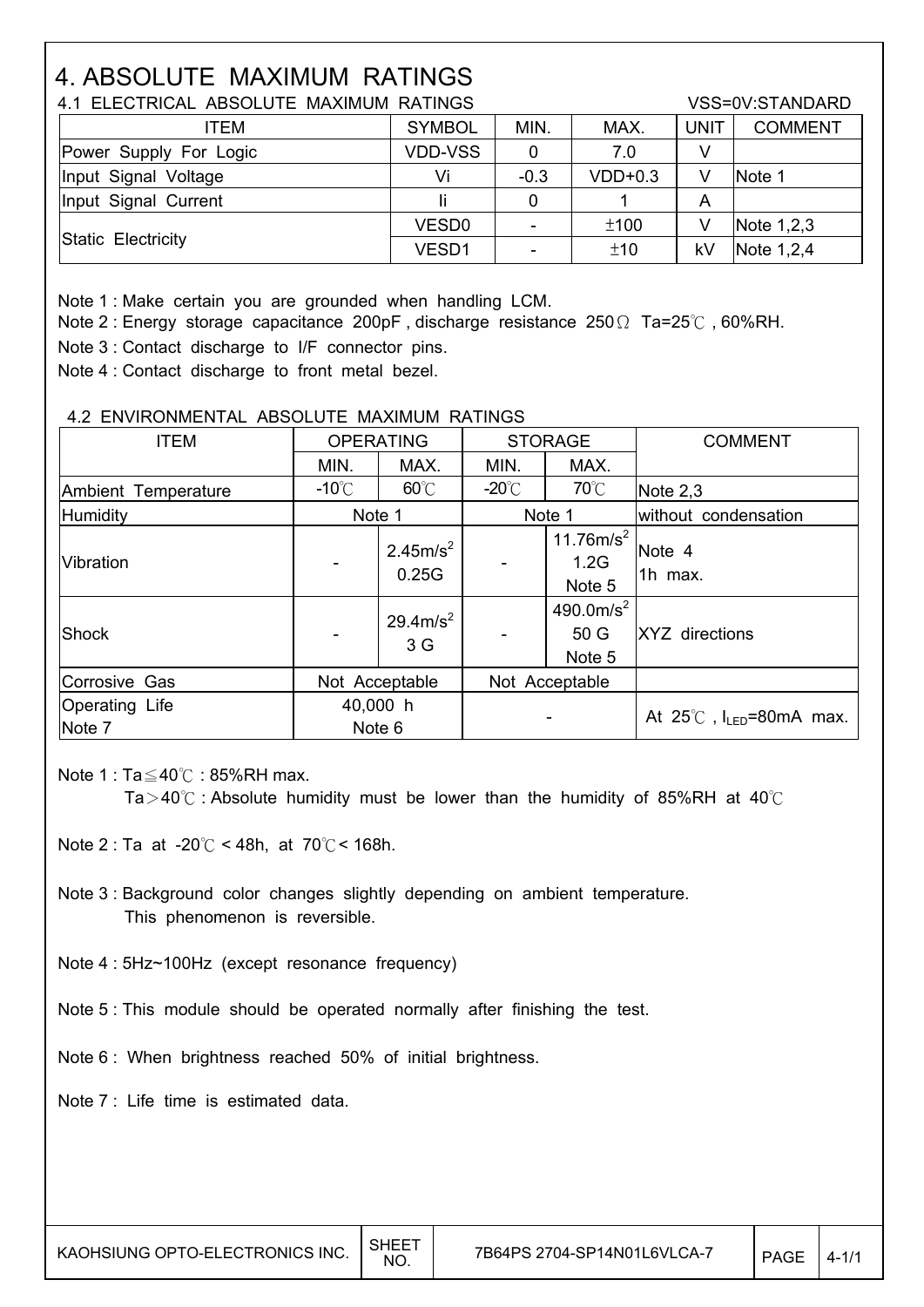# 5. ELECTRICAL CHARACTERISTICS

| 5.1 ELECTRICAL CHARACTERISTICS             |                |                                          |        |      |            |             |
|--------------------------------------------|----------------|------------------------------------------|--------|------|------------|-------------|
| <b>ITEM</b>                                | <b>SYMBOL</b>  | <b>CONDITION</b>                         | MIN.   | TYP. | MAX.       | <b>UNIT</b> |
| Power Supply Voltage<br>For Logic          | <b>VDD-VSS</b> |                                          | 4.75   | 5.0  | 5.25       | V           |
| Input Signal Voltage                       | Vi             | H LEVEL                                  | 0.8VDD |      | <b>VDD</b> | V           |
|                                            |                | <b>LEVEL</b>                             | 0      |      | 0.2VDD     | V           |
| Power Supply Current<br>For Logic (Note 1) | <b>IDD</b>     | VDD-VSS=5.0V                             |        | 40   |            | mA          |
| Recommended                                |                | Ta= $0^{\circ}$ C, $\phi$ = $0^{\circ}$  |        | 16.9 | ۰          | V           |
| LC Driving Voltage                         | VDD-V0         | Ta=25 $^{\circ}$ C, $\phi$ =0 $^{\circ}$ |        | 15.8 | ۰          | V           |
| (Note $2,3$ )                              |                | Ta=50 $^{\circ}$ C, $\phi$ =0 $^{\circ}$ |        | 15.2 |            | V           |

Note 1 : Test pattern is all "Q", VDD-V0=15.8V, Ta=25 $°C$ 

Note 2 : Recommended LC driving voltage may fluctuate about  $±1.0V$  by each module test pattern is all "Q".

Note 3 : LC Driving voltage depend on the value of resistant between  $R_{VR1}$  and  $R_{VR2}$ .

#### 5.2 ELECTRICAL CHARACTERISTICS OF BACKLIGHT

|                                     |               |                  |                          |     | Ta=25℃ |      |
|-------------------------------------|---------------|------------------|--------------------------|-----|--------|------|
| <b>TEM</b>                          | <b>SYMBOL</b> | <b>CONDITION</b> | MIN.                     | TYP | MAX.   | JNIT |
| <b>Power Supply Voltage for LED</b> | VLED          |                  | 4.8                      | 5.0 | 5.2    |      |
| Power Supply Current for LED        | ILED          | VLED=5.0V        | $\overline{\phantom{0}}$ | 80  | 90     | mA   |

Note 1 : The ILED changes depending on ambient temperature.





| KAOHSIUNG OPTO-ELECTRONICS INC. | SHEE<br>NO. | 7B64PS 2705-SP14N01L6VLCA-7 | PAGE | ာ– |
|---------------------------------|-------------|-----------------------------|------|----|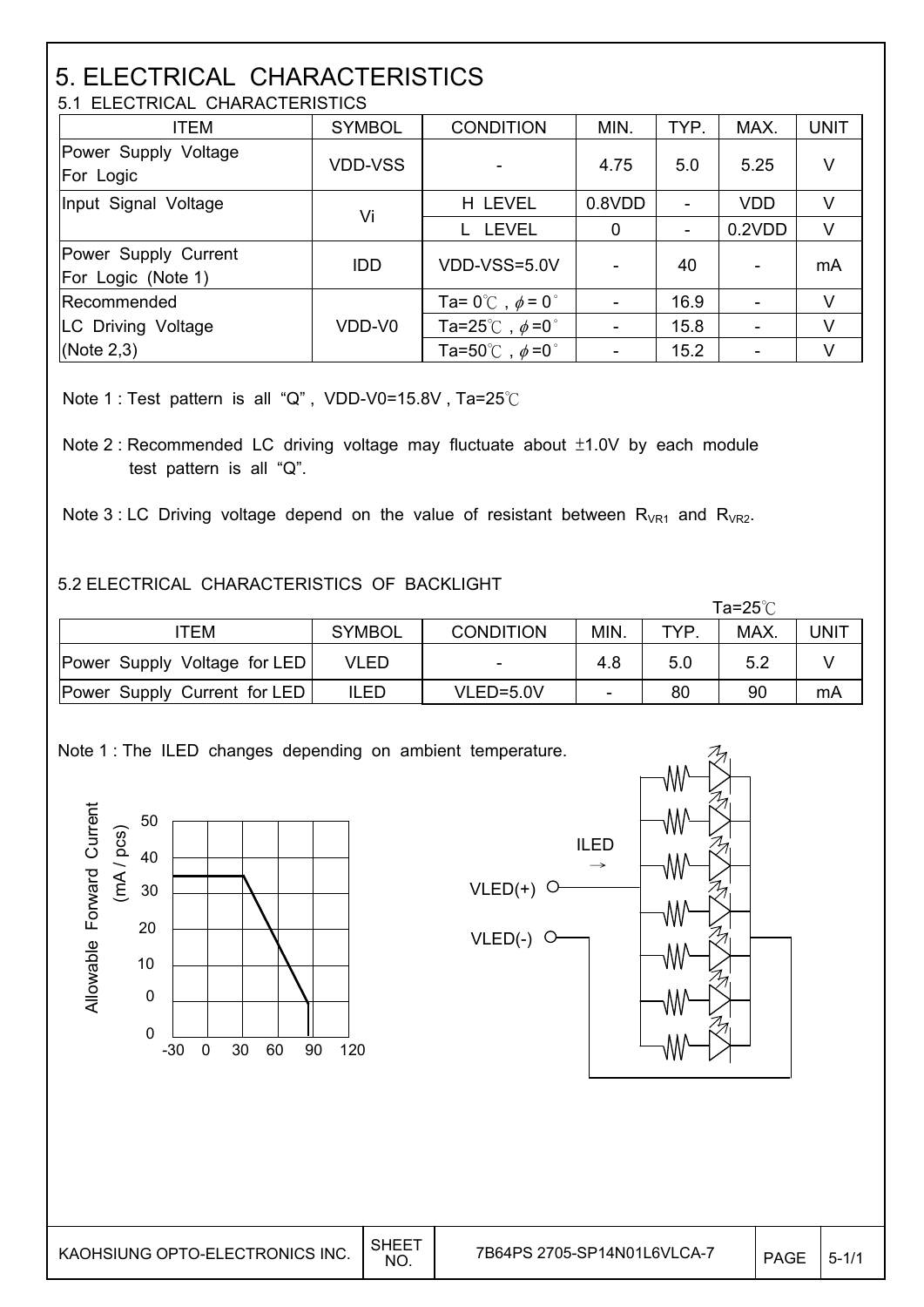#### **6. OPTICAL CHARACTERISTICS** 6.1 OPTICAL CHARACTERISTICS OF LCD

#### Ta=25℃ (Backlight On)

| <b>ITEM</b>          | <b>SYMBOL</b> | <b>CONDITION</b>                      | MIN. | TYP. | MAX   UNIT     | <b>REMARKS</b> |
|----------------------|---------------|---------------------------------------|------|------|----------------|----------------|
| Viewing Area         | $\theta$      | $K \ge 2.0$                           |      | 90   | deg            |                |
|                      | Ф             |                                       |      | 80   |                |                |
| Contrast Ratio       | K             | $\phi = 0^\circ$ , $\theta = 0^\circ$ |      | 20   | $\blacksquare$ | 2              |
| Response Time (Rise) | tr            | $\phi = 0^\circ$ , $\theta = 0^\circ$ |      | 330  | ms             | 3              |
| Response Time (Fall) | tf            | $\phi = 0^\circ$ , $\theta = 0^\circ$ |      | 150  | ms             | 3              |

(Measure condition by KOE)

Note1. Definition of Viewing Angle

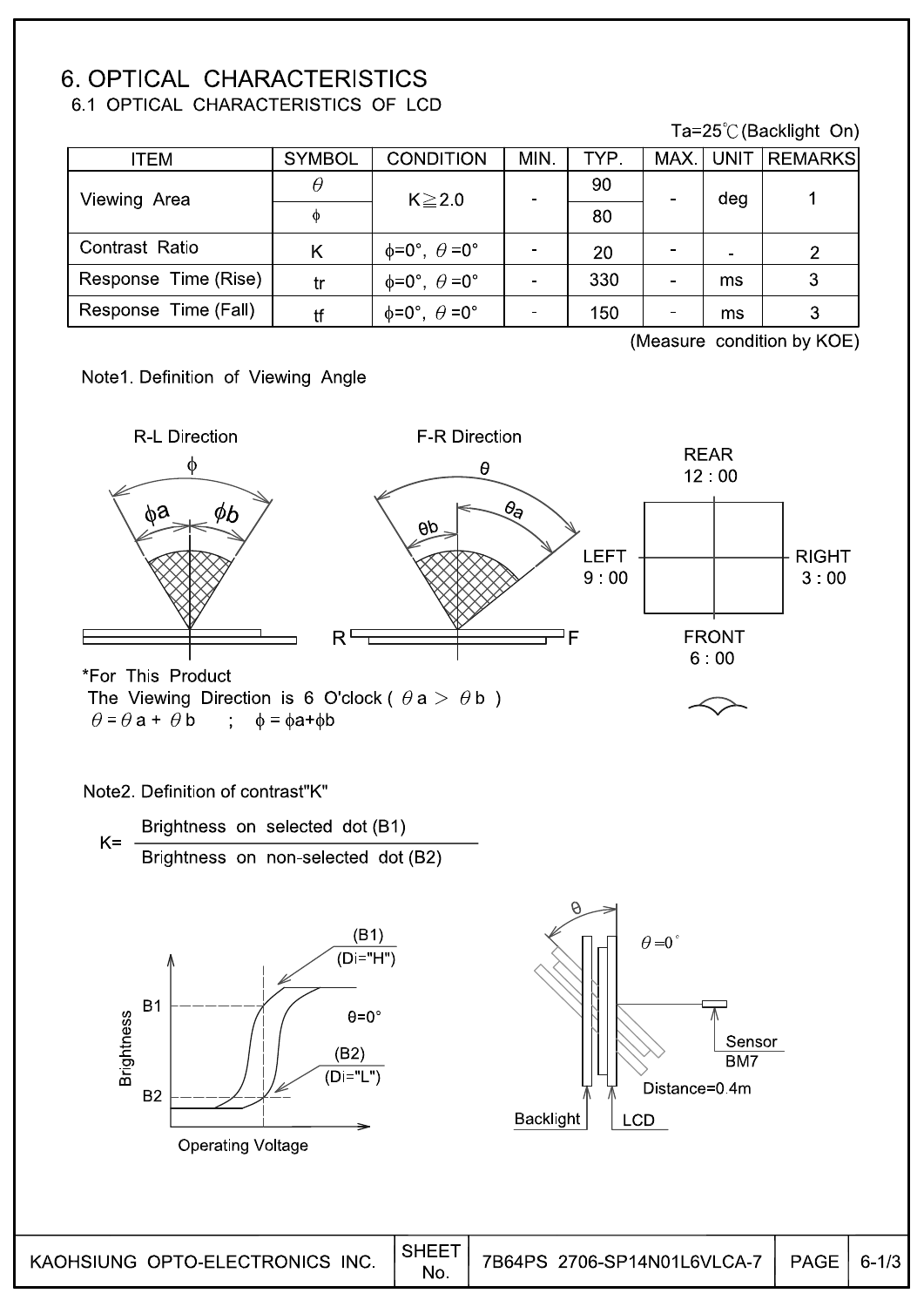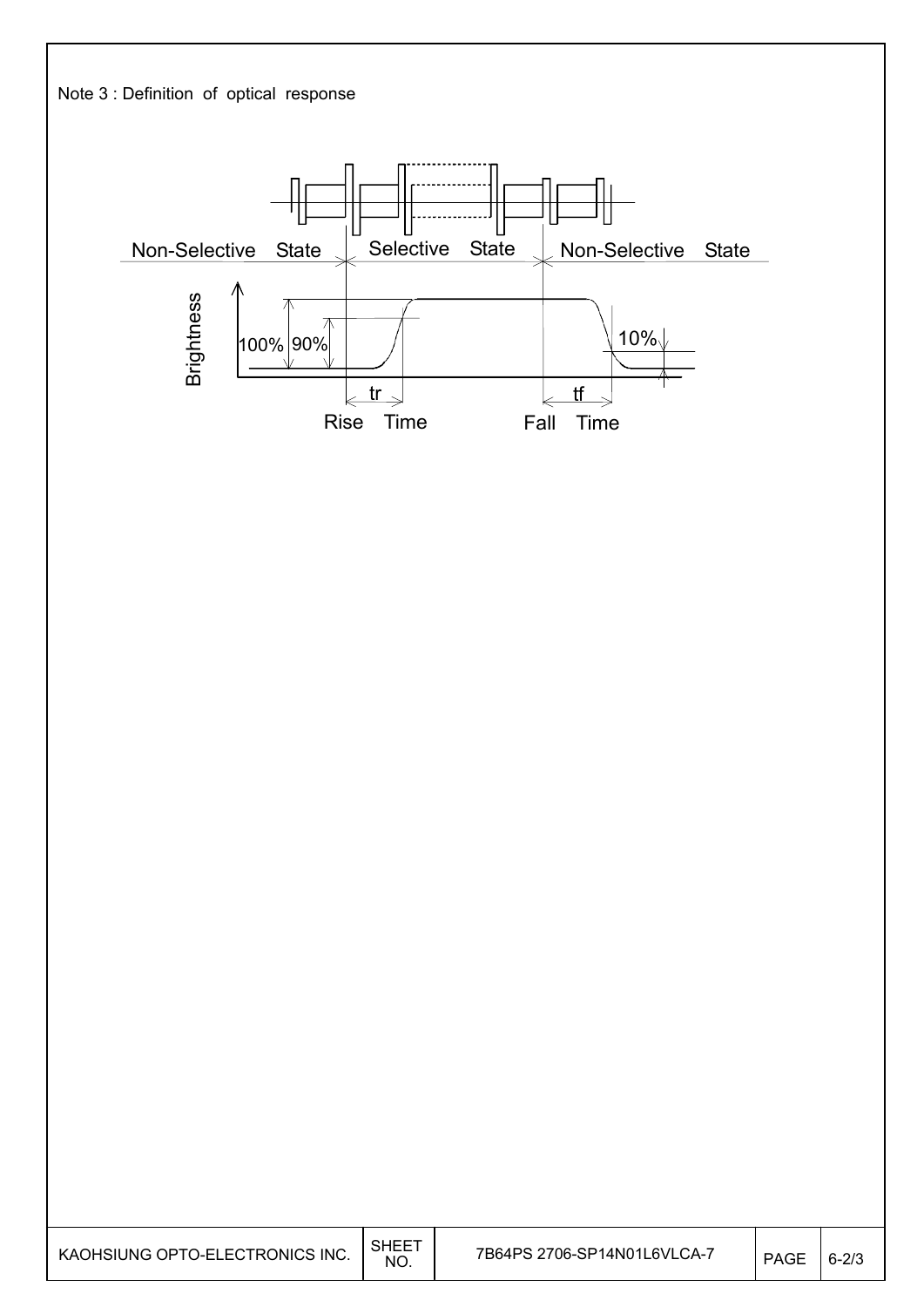#### 6.2 OPTICAL CHARACTERISTICS OF BACKLIGHT

| TEM                          | MIN.                     | TYP.                     | MAX. | JNIT              | <b>REMARKS</b> |
|------------------------------|--------------------------|--------------------------|------|-------------------|----------------|
| <b>Brightness</b>            | 140                      | 170                      | -    | cd/m <sup>2</sup> | ILED=80mA      |
| <b>Brightness Uniformity</b> | $\overline{\phantom{0}}$ | $\overline{\phantom{0}}$ | ±35  | %                 | Note 1         |

Ta= $25^{\circ}$ C, Display data should be all "ON".

The LCD driving voltage should be adjusted at the voltage where the peak contrast is obtained.

Note 1 : Measure of the following 9 places on the display.



Definition of the brightness tolerance.

Average Brightness Max. or min. Brightness - Average Brightness (x100%)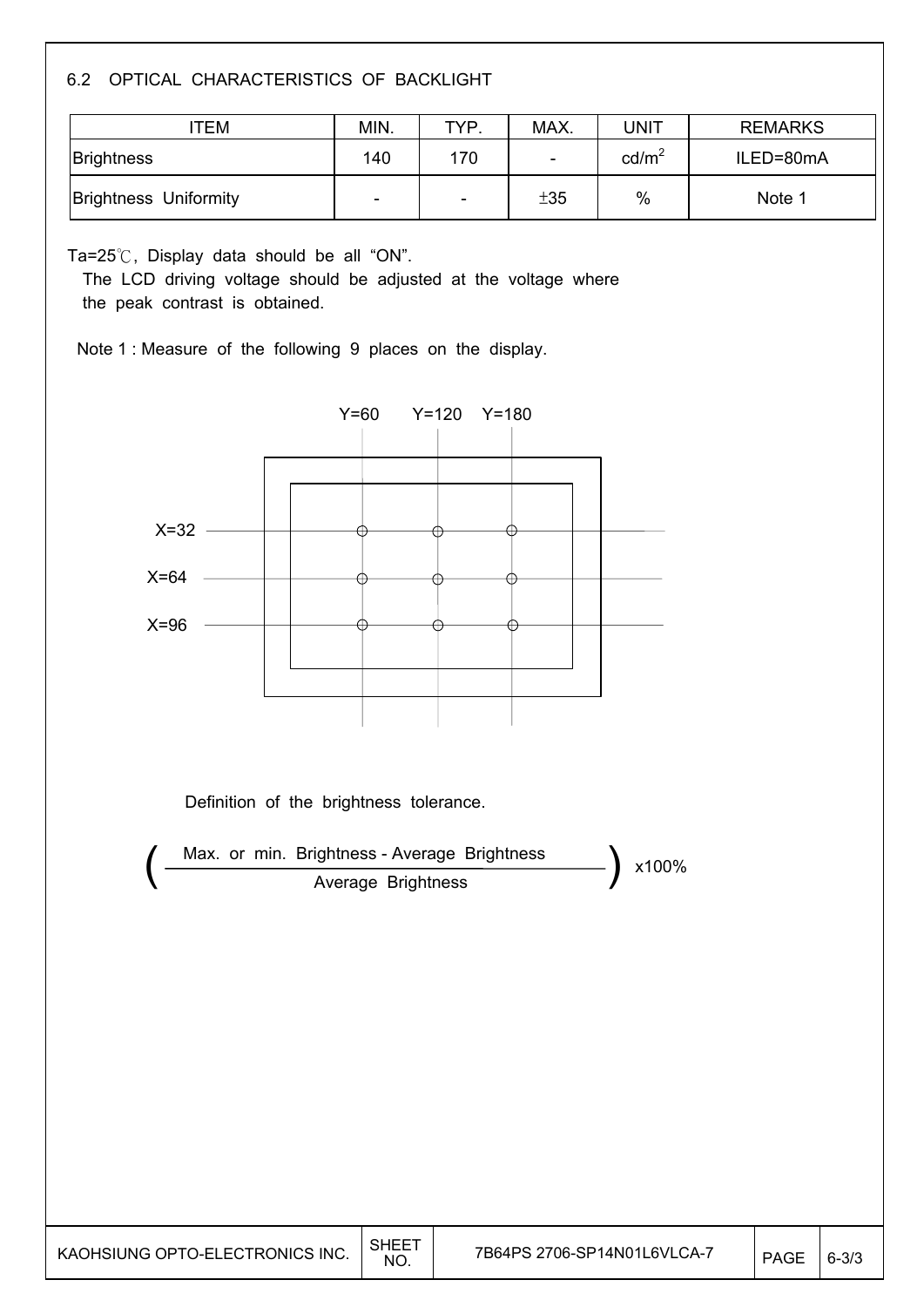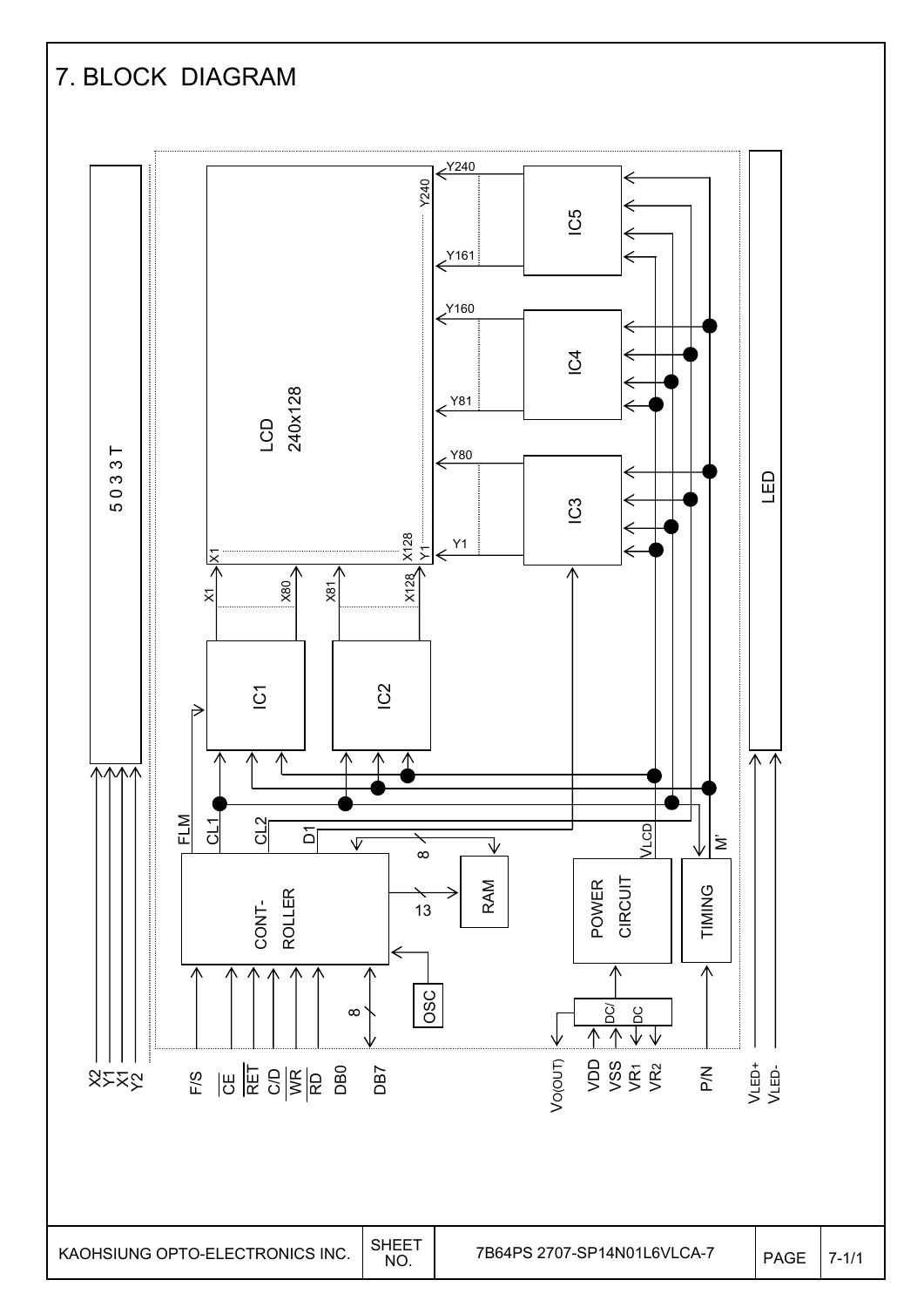# 8. INTERFACE TIMING

8.1 INTERFACE TIMING

| <b>ITEM</b>            | <b>SYMBOL</b> | MIN.                     | TYP. | MAX. | <b>UNIT</b> |
|------------------------|---------------|--------------------------|------|------|-------------|
| $ C / D$ Setup Time    | tCDS          | 100                      | -    |      | ns          |
| $ C / D$ Hold Time     | tCHD          | 10                       | ۰    |      | ns          |
| CE, RD, WR Pulse Width | tCE, tRD, tWR | 80                       | ۰    |      | ns          |
| Data Setup Time        | tDS           | 80                       | ۰    |      | ns          |
| Data Hold Time         | tDH           | 40                       | ۰    |      | ns          |
| Access Time            | tACC          | $\overline{\phantom{0}}$ | ۰    | 150  | ns          |
| Output Hold Time       | tOH           | 10                       | ۰    | 50   | ns          |

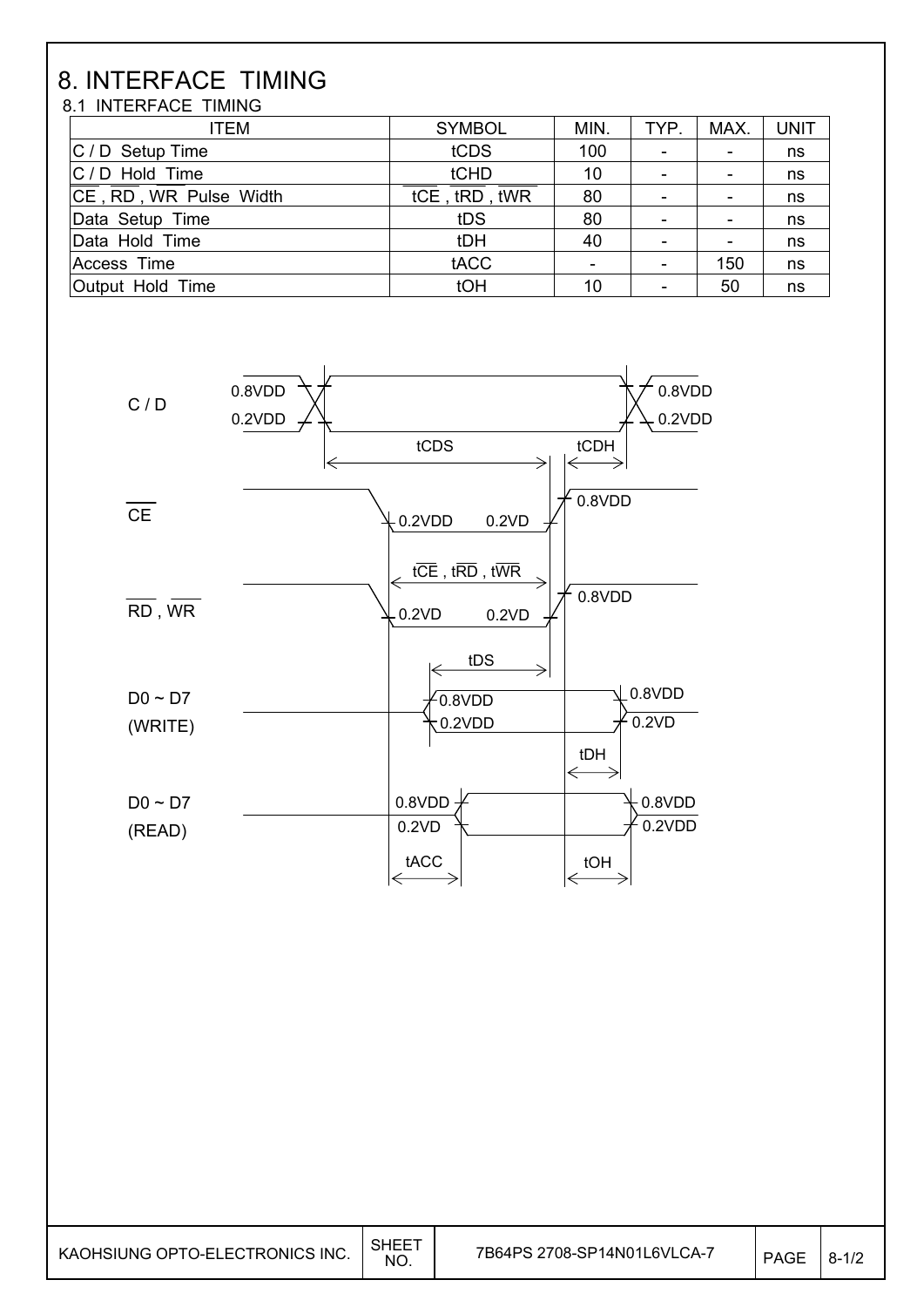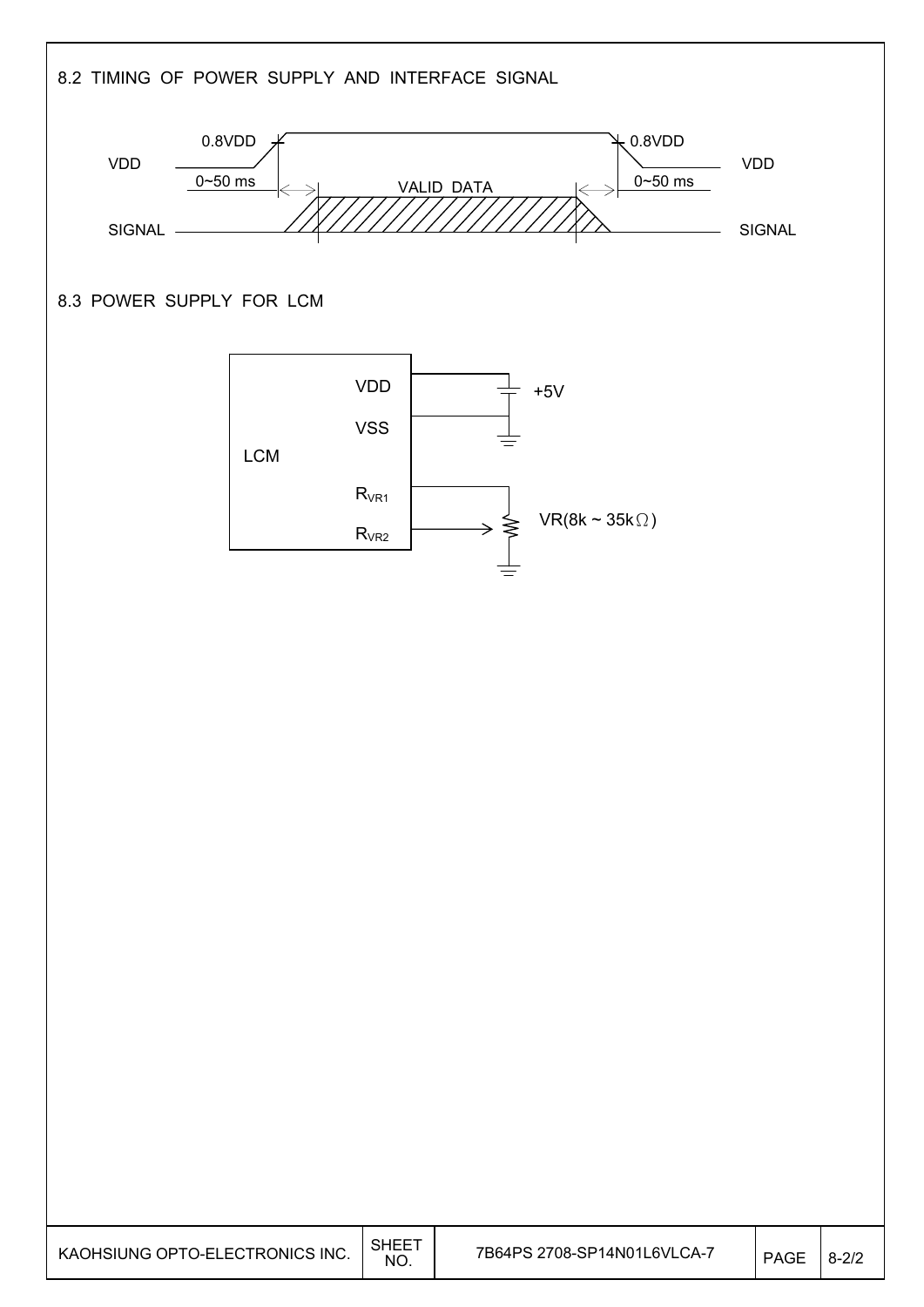9. OUTLINE DIMENSIONS 9.1 OUTLINE DIMENSIONS

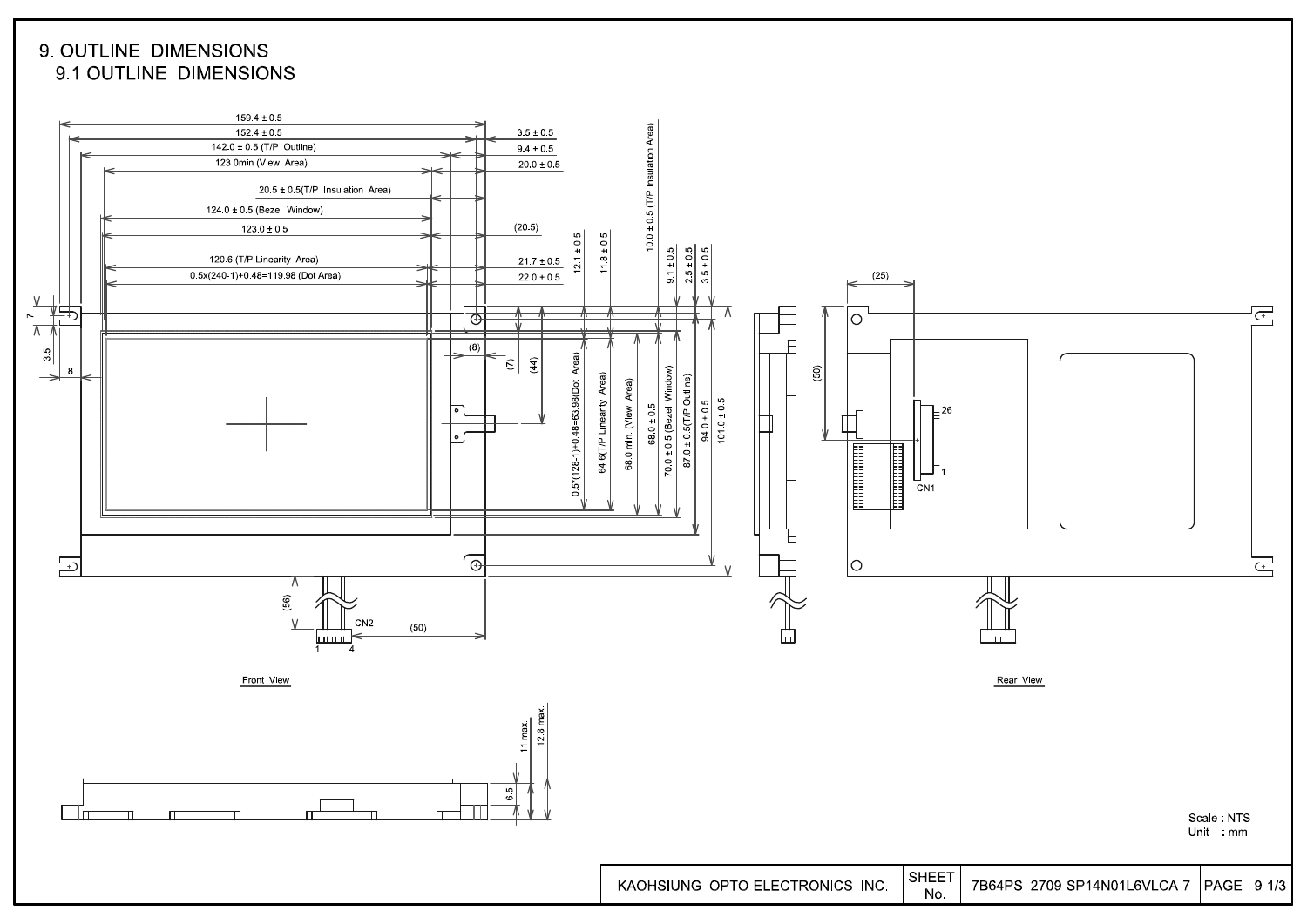

| KAOHSIUNG OPTO-ELECTRONICS INC. | <b>SHEET</b><br>NO. | 7B64PS 2709-SP14N01L6VLCA-7 | <b>PAGE</b> | $9 - 2/3$ |
|---------------------------------|---------------------|-----------------------------|-------------|-----------|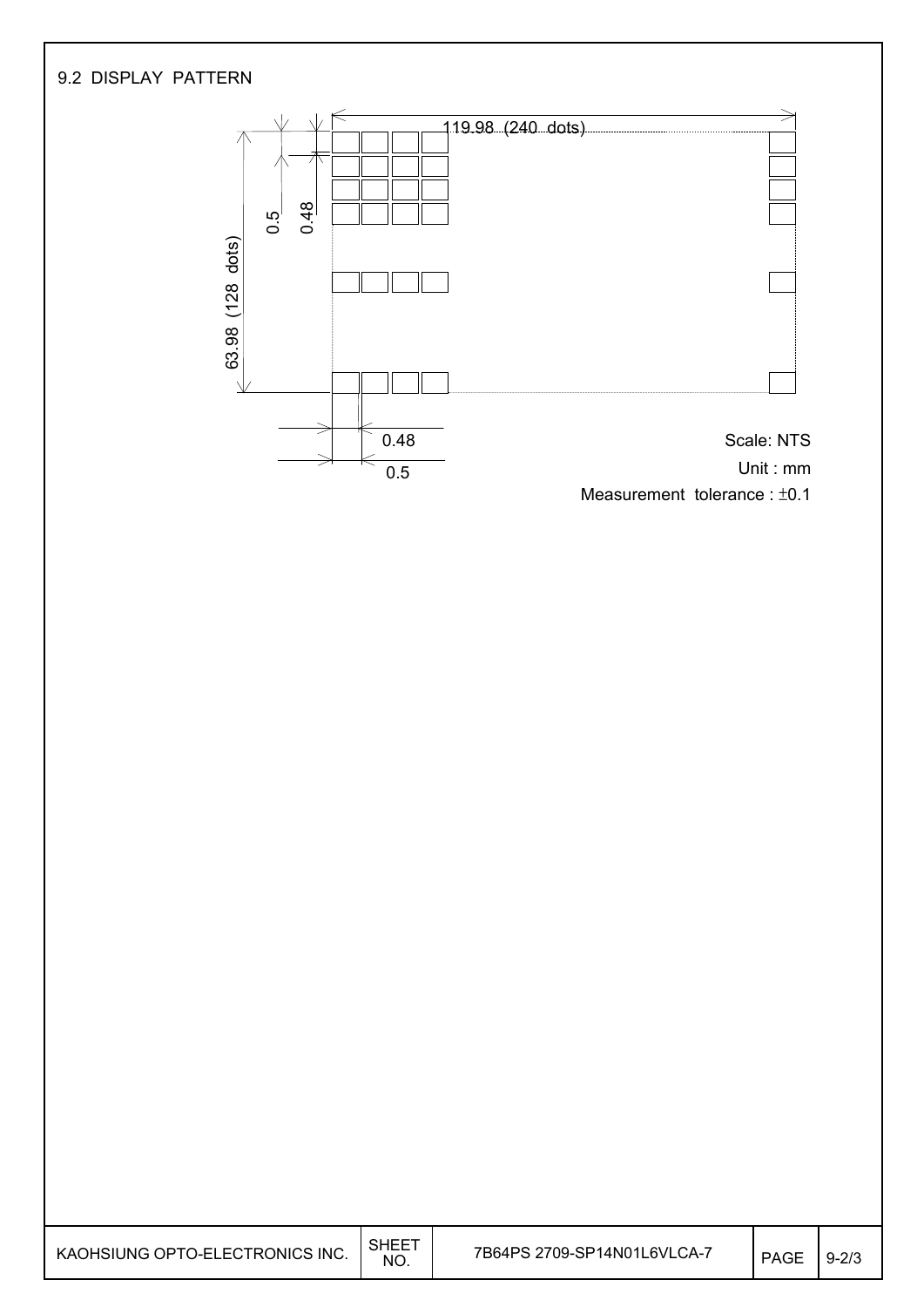#### 9.3 INTERNAL PIN CONNECTION CN1 : Pitch 1.0mm 26pins connector

Suitable connector (Molex : 52207-2690)

| PIN No.        | <b>SYMBOL</b>         | <b>FUNCTION</b>                                      |  |  |  |
|----------------|-----------------------|------------------------------------------------------|--|--|--|
| $\mathbf 1$    | <b>VSS</b>            | <b>GND</b>                                           |  |  |  |
| $\overline{2}$ | <b>VDD</b>            | Power Supply for Logic                               |  |  |  |
|                |                       | No Connection It is a test pin for reference setting |  |  |  |
| 3              | $V0$ (ref)            | resistant between $V_{VR1}$ and $V_{VR2}$            |  |  |  |
|                |                       | WR="L": C/D="H" Command Write                        |  |  |  |
| 4              | C/D                   | C/D="L" Data Write                                   |  |  |  |
|                |                       | RD="L": C/D="H" Status Read                          |  |  |  |
|                |                       | C/D="L" Data Rwad                                    |  |  |  |
| 5              | <b>WR</b>             | Data Write (Data Write at "L")                       |  |  |  |
| 6              | <b>RD</b>             | Data Read (Read Data at "L")                         |  |  |  |
| $\overline{7}$ | DB <sub>0</sub>       |                                                      |  |  |  |
| 8              | DB1                   |                                                      |  |  |  |
| 9              | DB <sub>2</sub>       |                                                      |  |  |  |
| 10             | DB <sub>3</sub>       | Data Bus                                             |  |  |  |
| 11             | DB4                   |                                                      |  |  |  |
| 12             | DB <sub>5</sub>       |                                                      |  |  |  |
| 13             | DB <sub>6</sub>       |                                                      |  |  |  |
| 14             | DB7                   |                                                      |  |  |  |
| 15             | <b>CE</b>             | Chip Enable (CE must be "L")                         |  |  |  |
| 16             | <b>RET</b>            | Reset                                                |  |  |  |
| 17             | <b>NC</b>             | No Connection                                        |  |  |  |
| 18             | <b>DOFF</b>           | VDD/Display on, GND/Display off                      |  |  |  |
| 19             | F/S                   | Character Font Select: F/S="H" 6*8Font               |  |  |  |
|                |                       | F/S="L" 8*8Font                                      |  |  |  |
| 20             | P/N                   | Display Mode Reverse.                                |  |  |  |
| 21             | $R_{V\underline{R1}}$ | For Adjusting LC Driving Voltage                     |  |  |  |
| 22             | $R_{VR2}$             |                                                      |  |  |  |
| 23             | Y2                    | Analog signal digitizer bottom                       |  |  |  |
| 24             | X1                    | Analog signal digitizer right                        |  |  |  |
| 25             | Y1                    | Analog signal digitizer upper                        |  |  |  |
| 26             | X2                    | Analog signal digitizer left                         |  |  |  |

#### CN2 : JAE IL-G-4S-S3C2-SA

| PIN No. | <b>SYMBOL</b> | <b>FUNCTION</b>      |
|---------|---------------|----------------------|
|         | VLED -        | IGND                 |
|         | <b>NC</b>     | No Connection        |
| 3       | <b>NC</b>     | No Connection        |
| 4       | $VLED +$      | Power Supply for LED |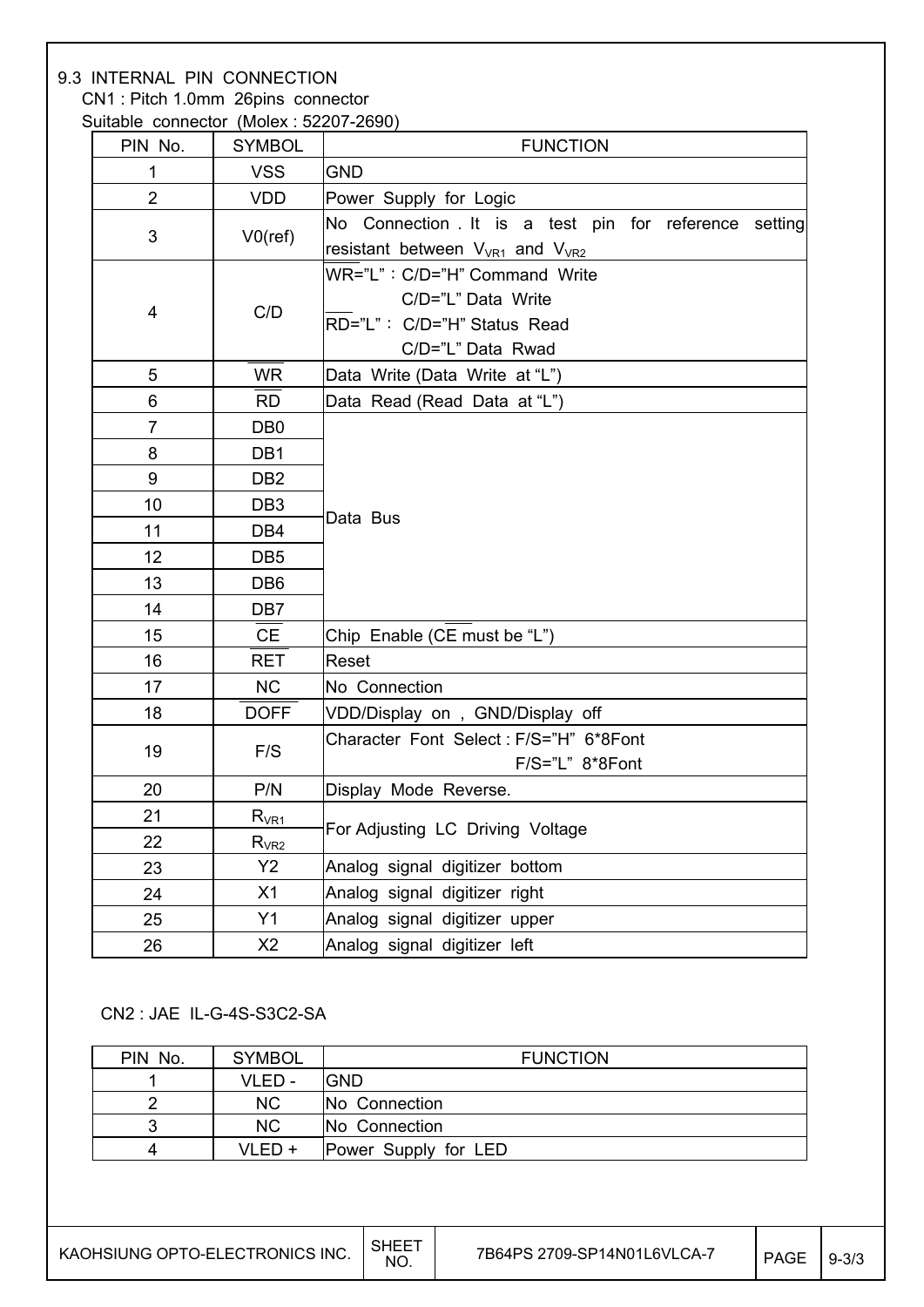### 10. APPEARANCE STANDARD

#### 10.1 APPEARANCE INSPECTION CONDITION

Visual inspection should be done under the following condition.

- (1) The inspection should be done under in the dark room.
- (2) The CFL should be lighted with the prescribed inverter.
- (3) The distance between eyes of an inspector and the LCD module is 25cm.
- (4) The viewing zone is shown the figure . Viewing angle  $\leq 25$ °



#### 10.2 DEFINITION OF EACH ZONE

- A zone : Within the Viewing Area specified at page 9-1/3 of this document.
- B zone : Area between the Edge of LCM and the Viewing Area specified at page 9-1/3 of this document.

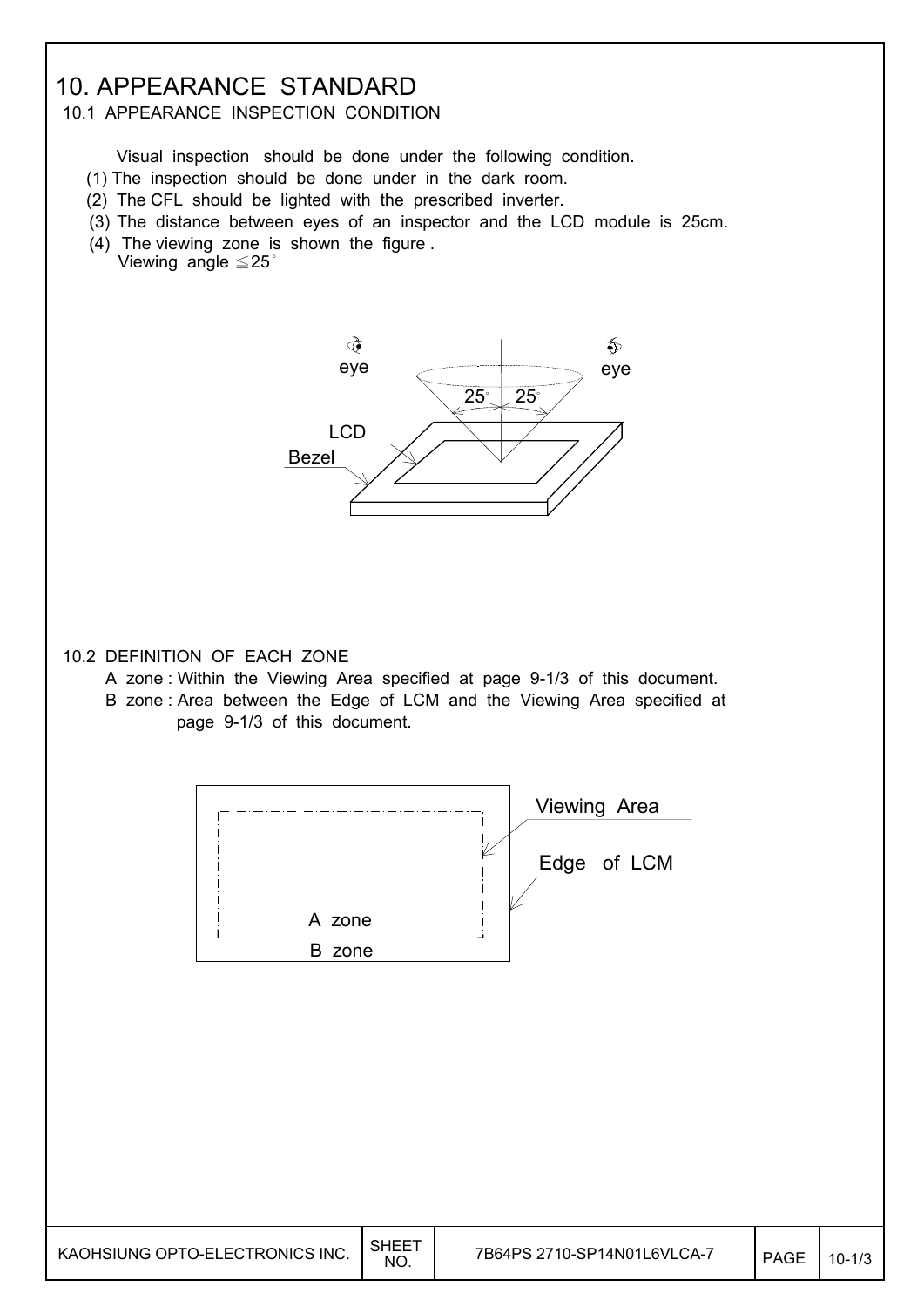#### 10.3 APPEARANCE SPECIFICATION

 \*) If a problem occurs in respect to any of these items , both parties(Customer and KOE) will discuss in more detail

| No.         | <b>ITEM</b>                  | <b>CRITERIA</b>                       |                            |                          |            | A              | B              |                |
|-------------|------------------------------|---------------------------------------|----------------------------|--------------------------|------------|----------------|----------------|----------------|
|             | <b>Scratches</b>             |                                       | Serious one is not allowed |                          |            | $\ast$         | L,             |                |
|             | Dent                         |                                       | Serious one is not allowed |                          |            | $\ast$         |                |                |
|             | Wrinkles in Polarizer        | Serious one is not allowed            |                            |                          |            |                | $\ast$         |                |
|             | <b>Bubbles</b>               | Average Diameter                      |                            |                          |            | Maximum Number |                |                |
|             |                              | D(mm)                                 |                            |                          | Acceptable |                |                |                |
|             |                              | $D \le 0.2$                           |                            |                          |            | Ignore         |                |                |
|             |                              | $0.2 < D \le 0.3$                     |                            |                          |            | 12             | $\Omega$       |                |
|             |                              | $0.3 < D \le 0.5$                     |                            |                          |            | 3              |                |                |
|             |                              | 0.5 < D                               |                            |                          |            | None           |                |                |
|             | Stains,                      |                                       |                            | Filamentous              |            |                |                |                |
|             | Foreign                      | Length                                |                            | Width                    |            | Maximum Number | $\Omega$       |                |
|             | Materials,                   | L(mm)                                 |                            | W/mm)                    |            | Acceptable     |                |                |
|             | Dark Spot                    | $L \leq 2.0$                          |                            | $W \le 0.03$             |            | Ignore         |                |                |
| L           |                              | $L\!\leq\!3.0$                        | $0.03\!<\!W\!\!\leq\!0.05$ |                          |            | 6              |                |                |
|             |                              | $L \le 2.5$                           | $0.05\!<\!W\!\leq\!0.1$    |                          |            | 1              |                |                |
|             |                              | Round                                 |                            |                          |            |                |                |                |
| $\mathsf C$ |                              | Average Diameter                      |                            | Maximum Number           |            | Minimum        |                |                |
|             |                              | D(mm)                                 |                            | Acceptable               |            | Space          |                |                |
|             |                              | D < 0.2                               |                            | Ignore                   |            |                | $\overline{O}$ |                |
|             |                              | $0.2 \leq D < 0.33$                   |                            | 8                        |            | 10mm           |                |                |
| D           |                              | $0.33 \leq D$                         |                            | None                     |            |                |                |                |
|             |                              | Total                                 |                            | Filamentous + Round = 10 |            |                |                |                |
|             |                              | Those wiped out easily are acceptable |                            |                          |            |                | $\overline{O}$ | $\overline{O}$ |
|             | Pinhole                      | Average Diameter                      |                            |                          |            | Maximum Number |                |                |
|             |                              | D(mm)                                 |                            |                          | Acceptable |                |                |                |
|             |                              | $D \le 0.15$                          |                            |                          | Ignore     |                |                |                |
|             |                              | $0.15 < D \leq 0.3$                   |                            |                          | 10         |                |                |                |
|             |                              | $D \leq 0.015$                        |                            | Ignore                   |            |                |                |                |
|             | <b>Contrast Irregularity</b> | Average Diameter                      |                            | <b>Maximum Number</b>    |            | Minimum        | $\overline{O}$ |                |
|             | (Spot)                       | D(mm)                                 |                            | Acceptable               |            | Space          |                |                |
|             |                              | $D \le 0.25$                          |                            | Ignore                   |            |                |                |                |
|             |                              | $0.25 < D \le 0.35$                   |                            | 10                       |            | 20mm           |                |                |
|             |                              | $0.35\!<\!D\!\leq\!0.5$               |                            | $\overline{4}$           |            | 20mm           |                |                |
|             |                              | 0.5 < D                               |                            | None                     |            |                |                |                |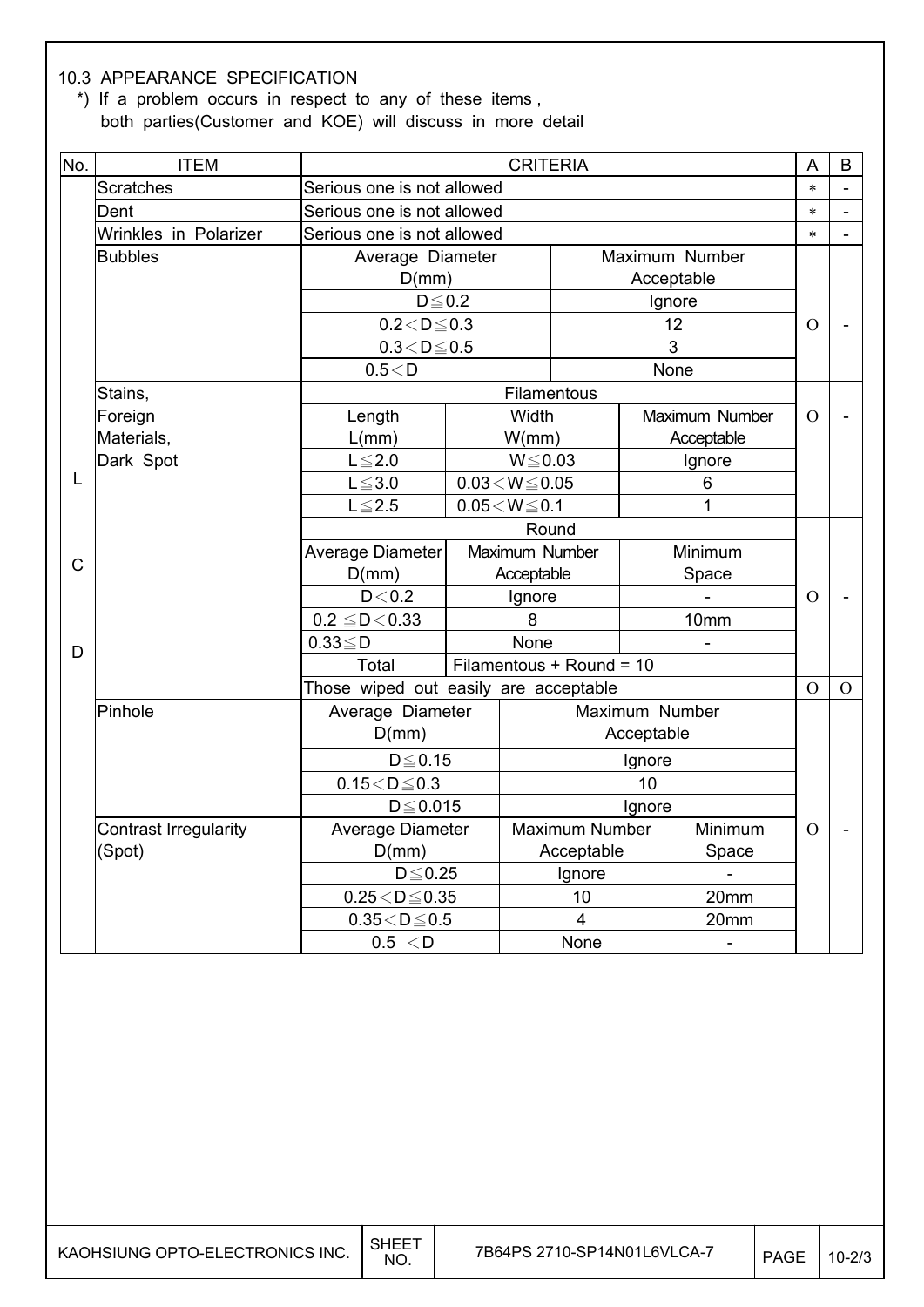| No. | ITEM                          |                                  | <b>CRITERIA</b> |                                 |                  |   |  |
|-----|-------------------------------|----------------------------------|-----------------|---------------------------------|------------------|---|--|
|     | Contrast<br>ш<br>Irregularity | Width<br>W/mm)                   | Length<br>L/mm) | Maximum<br>Number<br>Acceptable | Minimum<br>Space |   |  |
| С   |                               | $W \le 0.25$                     | $L \leq 1.2$    | 2                               | 20mm             |   |  |
| D   | Line)                         | $W \le 0.2$                      | $L \leq 1.5$    | 3                               | 20mm             | Ω |  |
|     | (Filamentous)                 | $W \le 0.15$                     | $L \leq 2.0$    | 3                               | 20mm             |   |  |
|     |                               | $W \le 0.1$<br>$L \leq 3.0$<br>4 |                 | 20mm                            |                  |   |  |
|     |                               |                                  | Total           | 6                               |                  |   |  |

| No. | <b>ITEM</b>                                         |                   | <b>CRITERIA</b>        |                           |
|-----|-----------------------------------------------------|-------------------|------------------------|---------------------------|
|     |                                                     |                   | Average Diameter D(mm) | Maximum Number Acceptable |
|     | Dark Spots, White Spots<br>Foreign Materials (Spot) | $D \le 0.4$       |                        | Ignore                    |
|     |                                                     | D > 0.4           |                        | None                      |
|     |                                                     | Width W(mm)       | Length $L/mm$ )        | Maximum Number Acceptable |
|     | E<br>Foreign Materials (Line)<br>D                  | $W \le 0.2$       | L < 2.5                | $\leq$ 1                  |
|     |                                                     | $W \le 0.2$       | L > 2.5                | None                      |
| B   |                                                     | W > 0.2           |                        | None                      |
|     |                                                     | Width W(mm)       | Length $L/mm$ )        | Maximum Number Acceptable |
|     |                                                     | $W \le 0.1$       |                        | Ignore                    |
|     | Scratches                                           | $0.1 < W \le 0.2$ | $L \le 11.0$           | $\leq$ 1                  |
|     |                                                     | $0.1 < W \le 0.2$ | $L \ge 11.0$           | None                      |
|     |                                                     | W > 0.2           |                        | None                      |



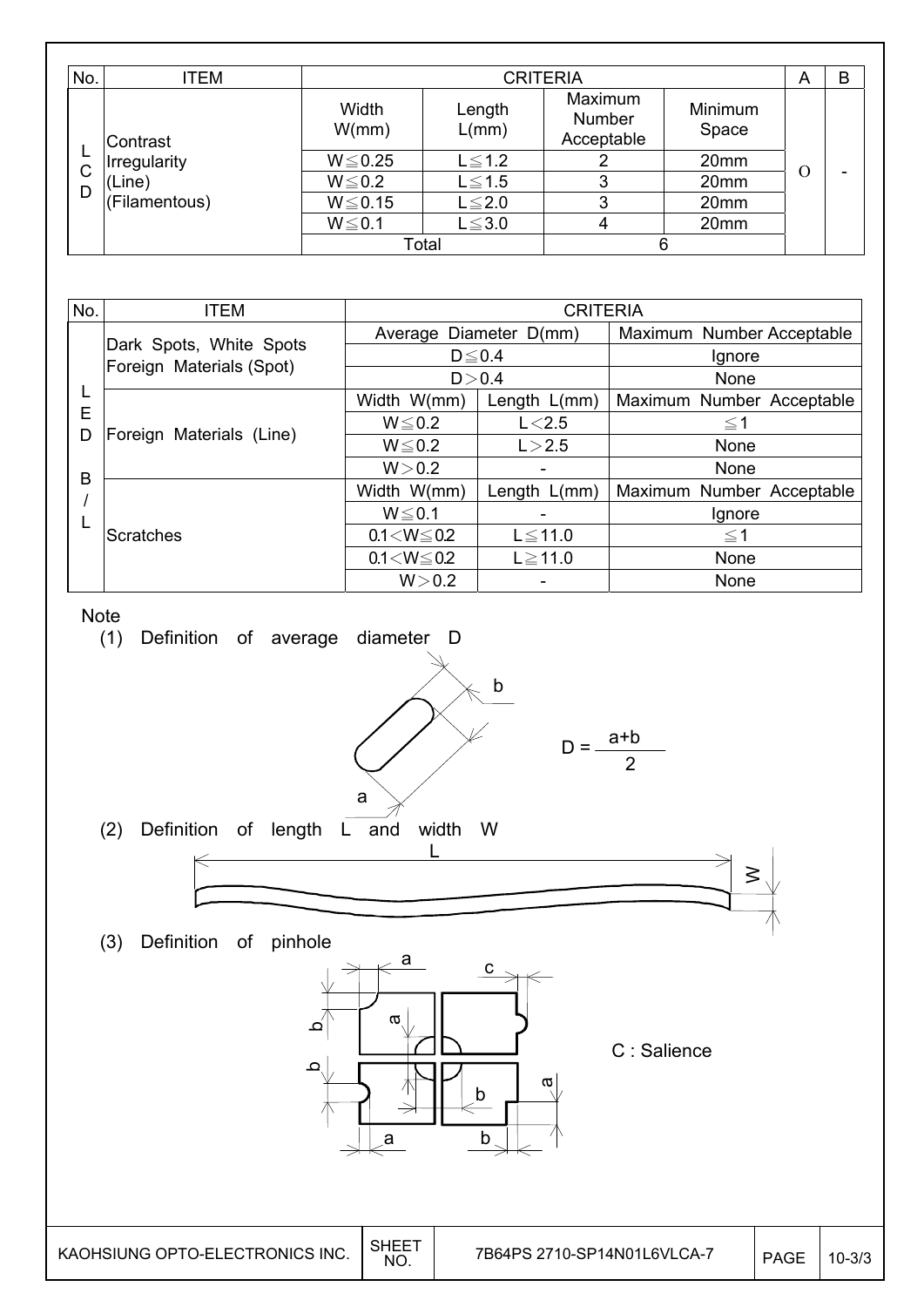### 11. PRECAUTION IN DESIGN

- 11.1 LC DRIVING VOLTAGE (VEE) AND VIEWING ANGLE RANGE. Setting VEE out of the recommended condition will be a cause for a change of viewing angle range.
- 11.2 CAUTION AGAINST STATIC CHARGE As this module is provided with C-MOS LSI, the care to take such a precaution as grounding the operator's body is required when handling it.
- 11.3 POWER ON SEQUENCE

 Input signals should not be applied to LCD module before power supply voltage is applied and reaches to specified voltage.

 If above sequence is not kept, C-MOS LSI of LCD modules may be damaged due to latch up problem.

#### 11.4 PACKAGING

 (1) No leaving product is preferable in the place of high humidity for a long period of time.

For their storage in the place where temperature is  $35^\circ$  or higher, special care to prevent them from high humidity is required.

 A combination of high temperature and high humidity may cause them polarization degradation as well as bubble generation and polarizer peel-off.

 Please keep the temperature and humidity within the specified range for use and storage.

- (2) Since upper/bottom polarizers tend to be easily damaged, they should be handled full with care so as not to get them touched, pushed or rubbed.
- (3) As the adhesives used for adhering upper/bottom polarizers are made of organic substances which will be deteriorated by a chemical reaction with such chemicals as acetone, toluene , ethanol and isopropyl alcohol.

 The following solvents are recommended for use: normal hexane

please contact us when it is necessary for you to use chemicals.

 (4) Lightly wipe to clean the dirty surface with absorbent cotton waste or other soft material like chamois , soaked in the chemicals recommended without scrubbing it hardly.

 To prevent the display surface from damage and keep the appearance in good state, it is sufficient, in general, to wipe it with absorbent cotton.

- (5) Immediately wipe off saliva or water drop attached on the display area because its long period adherence may cause deformation or faded color on the spot.
- (6) Foggy dew deposited on the surface and contact terminals due to coldness will be caused for polarizer damage, stain and dirt on product. When necessary to take out the products from some place at low temperature for test , etc.

 It is required for them to be warmed up in a container once at the temperature higher than that of room.

 (7) Touching the display area and contact terminals with bare hands and contaminating them are prohibited, because the stain on the display area and poor insulation between terminals are often caused by being touched by bare hands. ( Some cosmetics are detrimental to polarizers.)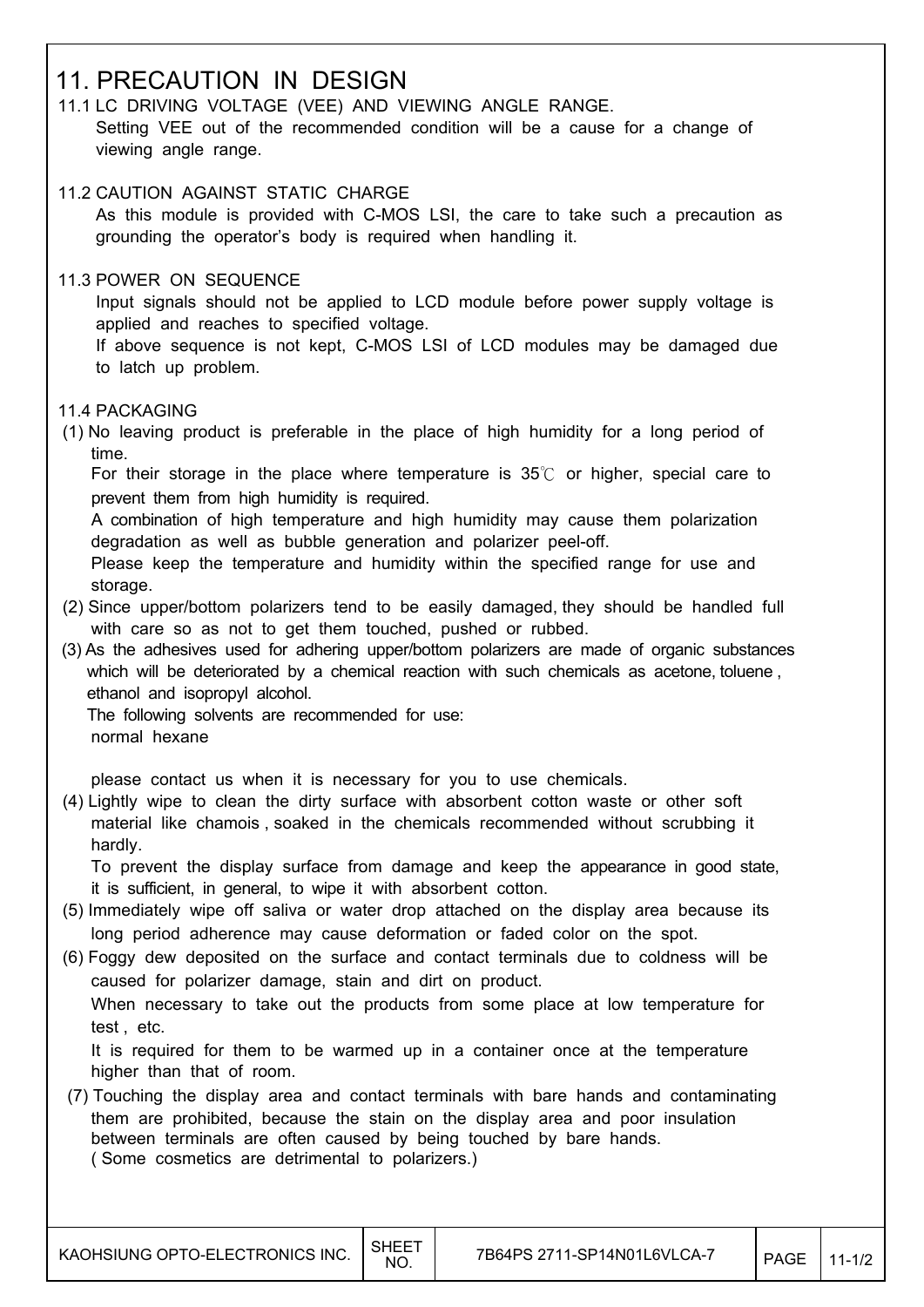(8) In general the quality of glass is fragile so that it tends to be cracked or chipped in handling, specially on its periphery.

Be careful not to give it sharp shock caused by dropping down, etc.

#### 11.5 CAUTION FOR OPERATION

- (1) It is an indispensable condition to drive LCD's within the specified voltage limit since the higher voltage than the limit causes the shorter LCD life. An electrochemical reaction due to direct current causes LCD's undesirable deterioration,
- so that the use of direct current driver should be avoided. (2) Response time will be extremely delayed at lower temperature than the operating temperature range and on the other hand at higher temperature LCD's show dark blue
	- color in them. However those phenomena do not mean malfunction or out of order with LCD's which

will come back in the specified operating temperature range.

- (3) IF the display area is pushed hard during operation, some font will be abnormally displayed but it resumes normal condition after turning off once.
- (4) A slight dew depositing on terminals is a cause for electrochemical reaction resulting in terminal open circuit.

Usage under the relative condition of 40  $\degree$  50%RH or less is required.

(5) Prevent continuous 4 hours or over same pattern displaying , to avoid Image-Sticking.

#### 11.6 STORAGE

- In case of storing for a long period of time (for instance, for years) for the purpose of replacement use , the following ways area recommended.
- (1) Storage in a polyethylene bag with the opening sealed , so the fresh air will not be entered from outside .
- (2) Placing in a dark place where neither exposure to direct sunlight nor light is , keeping temperature in the range from  $0^{\circ}$  to  $35^{\circ}$ .
- (3) Storing with no touch on polarizer surface by anything else. (It is not recommended to store them as they have been contained in the inner container at the time of delivery from us.)

#### 11.7 SAFETY

- (1) It is recommendable to crash damage or unnecessary LCD's into pieces and wash off liquid crystal by either of solvents such as acetone and ethanol , which should be burned up later.
- (2) When any liquid leaked out of a damage glass call comes in contact with your hands, please wash it off well with soap and water.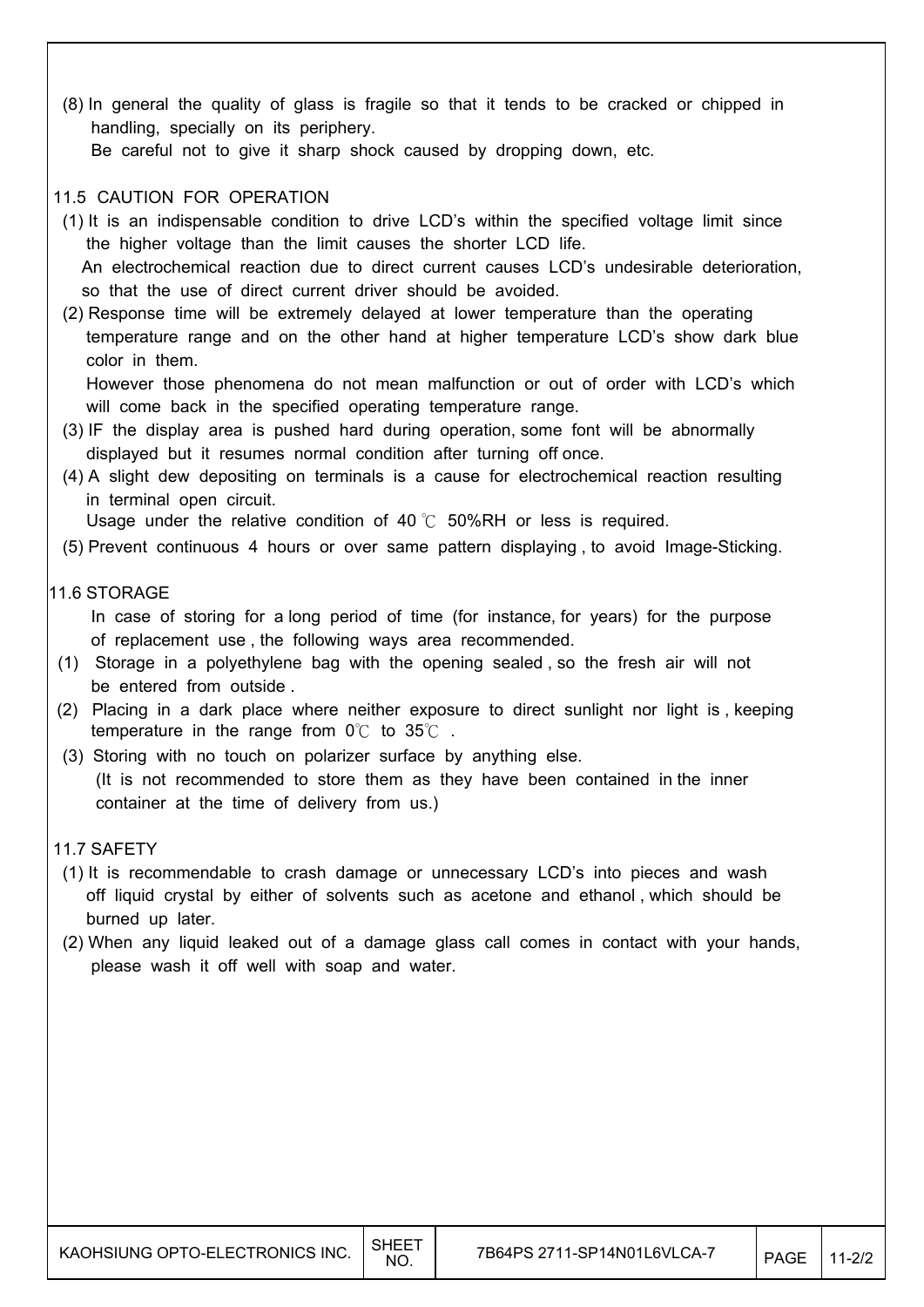## 12. DESIGNATION OF LOT MARK

12.1 Lot mark

Lot mark is consisted of 4 digital number.



| YEAR | <b>FIGURE IN</b> |
|------|------------------|
|      | LOT MARK         |
| 2012 | 2                |
| 2013 | 3                |
| 2014 | 4                |
| 2015 | 5                |
| 2016 | հ                |

Note 1 : Some products have alphabet at the end or the first.

| <b>MONTH</b> | <b>FIGURE IN</b><br><b>LOT MARK</b> | <b>MONTH</b> | <b>FIGURE IN</b><br>LOT MARK |
|--------------|-------------------------------------|--------------|------------------------------|
| Jan.         | 01                                  | Jul.         | 07                           |
| Feb.         | 02                                  | Aug.         | 08                           |
| Mar.         | 03                                  | Sep.         | 09                           |
| Apr.         | 04                                  | Oct.         | 10                           |
| May          | 05                                  | Nov.         | 11                           |
| Jun.         | 06                                  | Dec.         | 12                           |

| WEEK      | <b>FIGURE</b> |
|-----------|---------------|
| (DAY IN   | INLOT         |
| CALENDAR) | MARK          |
| 1~7       | 1             |
| 8~14      | 2             |
| 15~21     | 3             |
| $22 - 28$ | 4             |
| $29 - 31$ | 5             |

#### 12.2 REVISION

| REV No. | ITEM                                                                      | <b>NOTE</b>    |
|---------|---------------------------------------------------------------------------|----------------|
|         | CFL I/F Connector : Mitsumi M63M83 - 04                                   |                |
| A       | 1. CFL I/F Connector : JAE IL-G-4S-S3C2-SA<br>2. Operating Life (40,000h) | 7102T          |
|         | M count IC change                                                         |                |
|         | Controller IC Change                                                      | <b>PCN0768</b> |

12.3 LOCATION OF LOT MARK

on the back side of LCM

5 0 3 3 T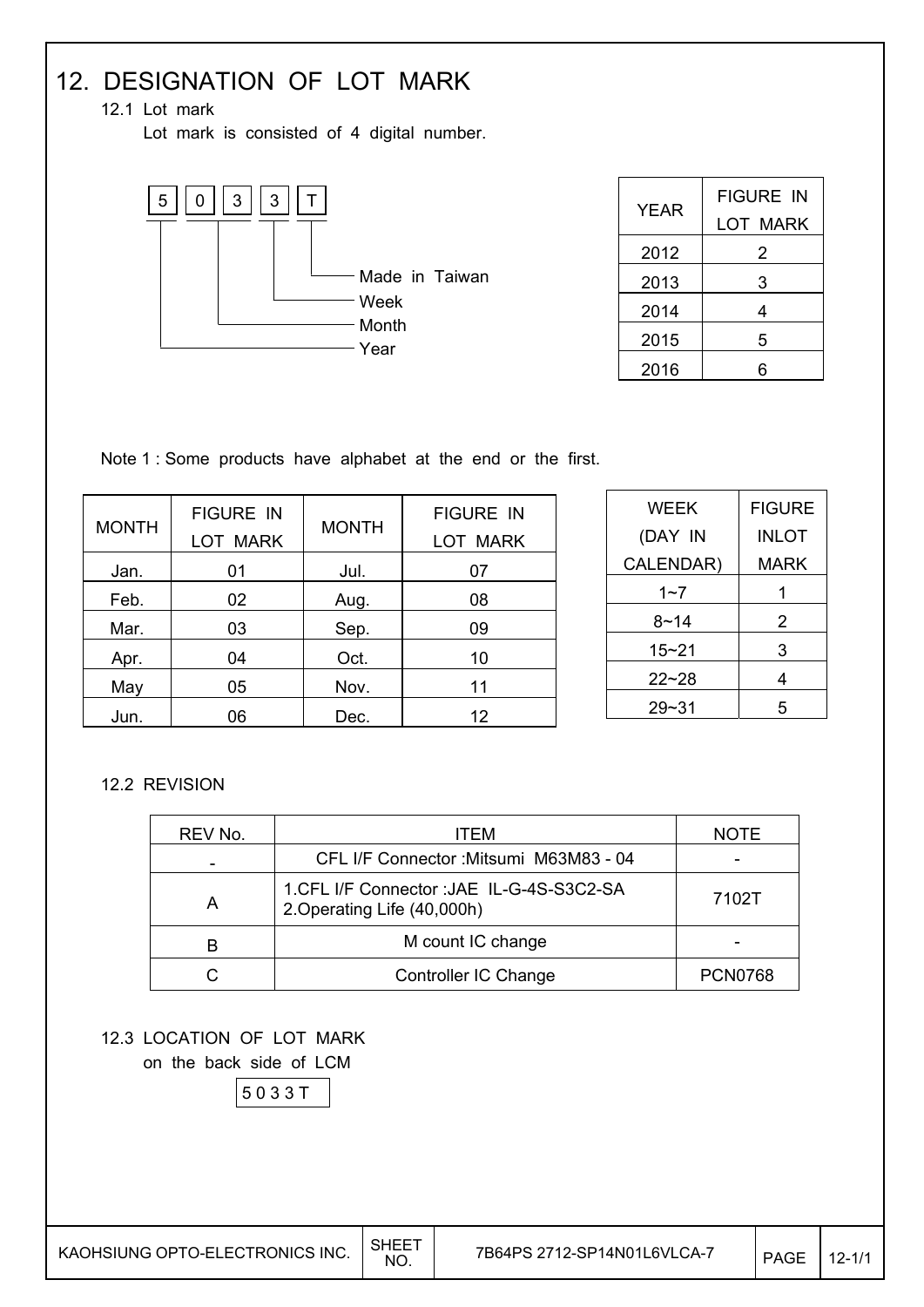## 13. PRECAUTION FOR USE

- 13.1 A limit sample should be provided by the both parties on an occasion when the both parties agreed its necessity. Judgment by a limit sample shall take effect after the limit sample has been established and confirmed by the both parties.
- 13.2 On the following occasions, the handling of the problem should be decided through discussion and agreement between responsible persons of the both parties.
	- (1) When a question is arisen in the specifications.
	- (2) When a new problem is arisen which is not specified in this specifications.
	- (3) When an inspection specifications change or operating condition change in customer is reported to KOE, and some problem is arisen in this specification due to the change.
	- (4) When a new problem is arisen at the customer's operating set for sample evaluation in the customer site.

 The precaution that should be observed when handling LCM have been explained above. If any points are unclear or if you have any request , please contact KOE.

| KAOHSIUNG OPTO-ELECTRONICS INC. | $\mathsf{SHEE}^{\tau}$<br>NO. | 7B64PS 2713-SP14N01L6VLCA-7 | <b>PAGE</b> | $13 - 1/1$ |
|---------------------------------|-------------------------------|-----------------------------|-------------|------------|
|---------------------------------|-------------------------------|-----------------------------|-------------|------------|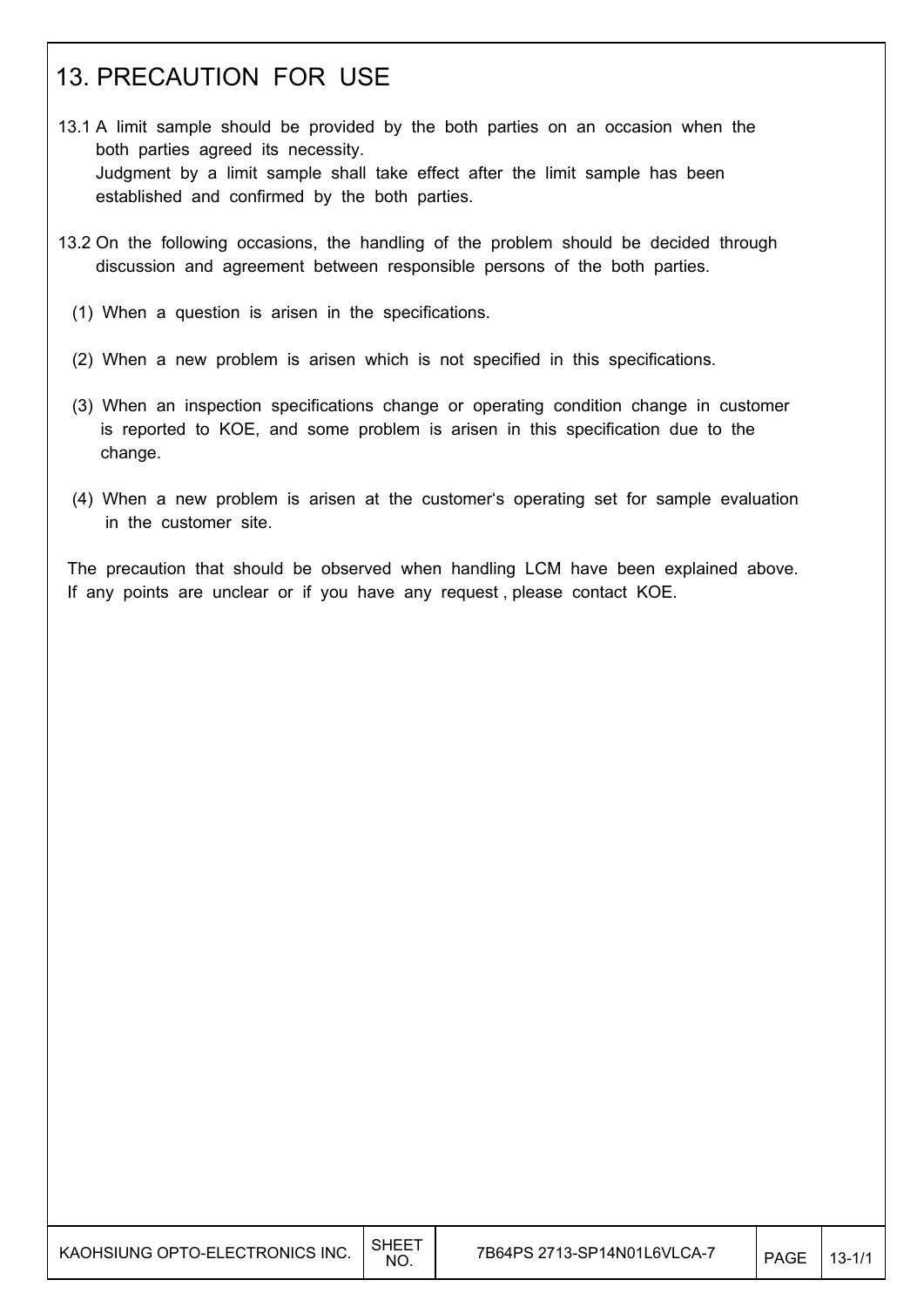#### 14. TOUCH PANEL SPECIFICATION 14.1 RATINGS

#### 14.1.1 ABSOLUTE MAXIMUM RATINGS

| ITFM                  | <b>SPECIFICATION</b>            | <b>COMMENT</b> |
|-----------------------|---------------------------------|----------------|
| Operating Voltage     | 7V)                             |                |
| Contact Current       | (20mA)                          | Without        |
| Operating Temperature | $(0~55^{\circ}C$ 20~85%RH)      | Condensation   |
| Storage Temperature   | $(-20-70^{\circ}C \ 20-85\%RH)$ |                |

#### 14.1.2 OPERATING CONDITIONS

| ITFM.                    | <b>SPECIFICATION</b> |
|--------------------------|----------------------|
| <b>Operating Voltage</b> | 5VDC.                |
| Contact Current          | 10 ~ 20 mA           |
| Actuation Force          | 1.2N max.            |

#### 14.2 MECHANICAL STRENGTH

#### 14.2.1 INPUT METHOD & ACTUATION FORCE

| <b>INPI</b><br>N/IH | <b>LUDUL</b><br>ION.<br>AG. | DMMHN                   |
|---------------------|-----------------------------|-------------------------|
| ъ.                  | .2N<br>max.                 | Polyacetal pen<br>R0.8, |

#### 14.2.2 SURFACE HARDNESS (2h min.)

#### 14.3 OPTICAL CHARACTERISTICS

14.3.1 TRANSPARENCY : (76% min.)

14.3.2 HAZE : (5% max.)

#### 14.4 ELECTRICAL CHARACTISTICS

#### 14.4.1 CONDUCTIVE RESISTANCE

| TFRMINAL | <b>CONDUCTIVE RESISTANCE</b> |
|----------|------------------------------|
| $X1-X2$  | $(150~1300\Omega)$           |
| Y1-Y2.   | $(150~1300\Omega)$           |



#### 14.4.2 INSULATION RESISTINCE

| TERMINAL | <b>INSULATION RESISTANCE</b> | <b>TESTING VOLTAGE</b> |
|----------|------------------------------|------------------------|
| X-Y      | $(20M\Omega)$                | 25VDC                  |

## 14.4.3 BOUNCE CHATTERING

10msec max.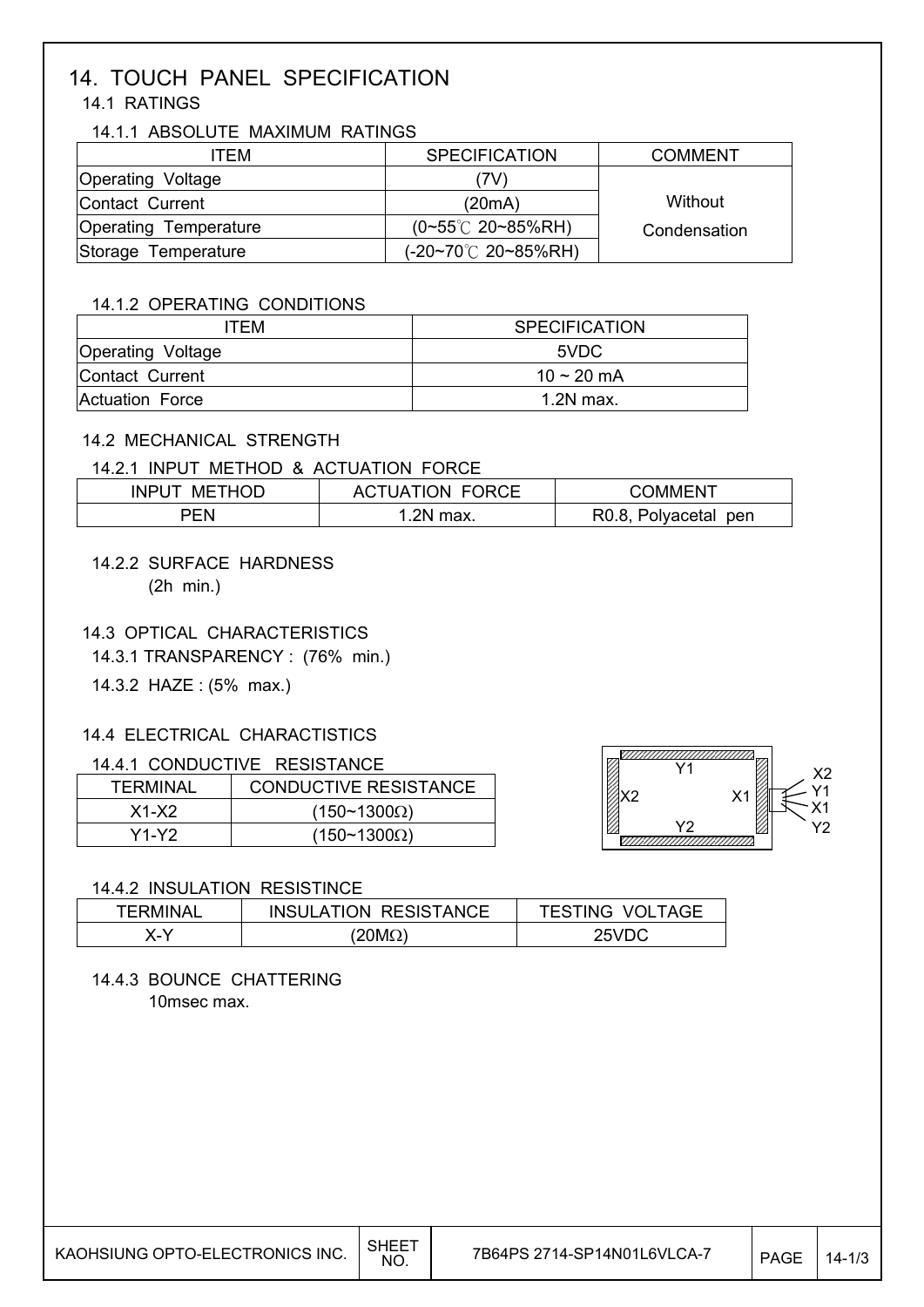